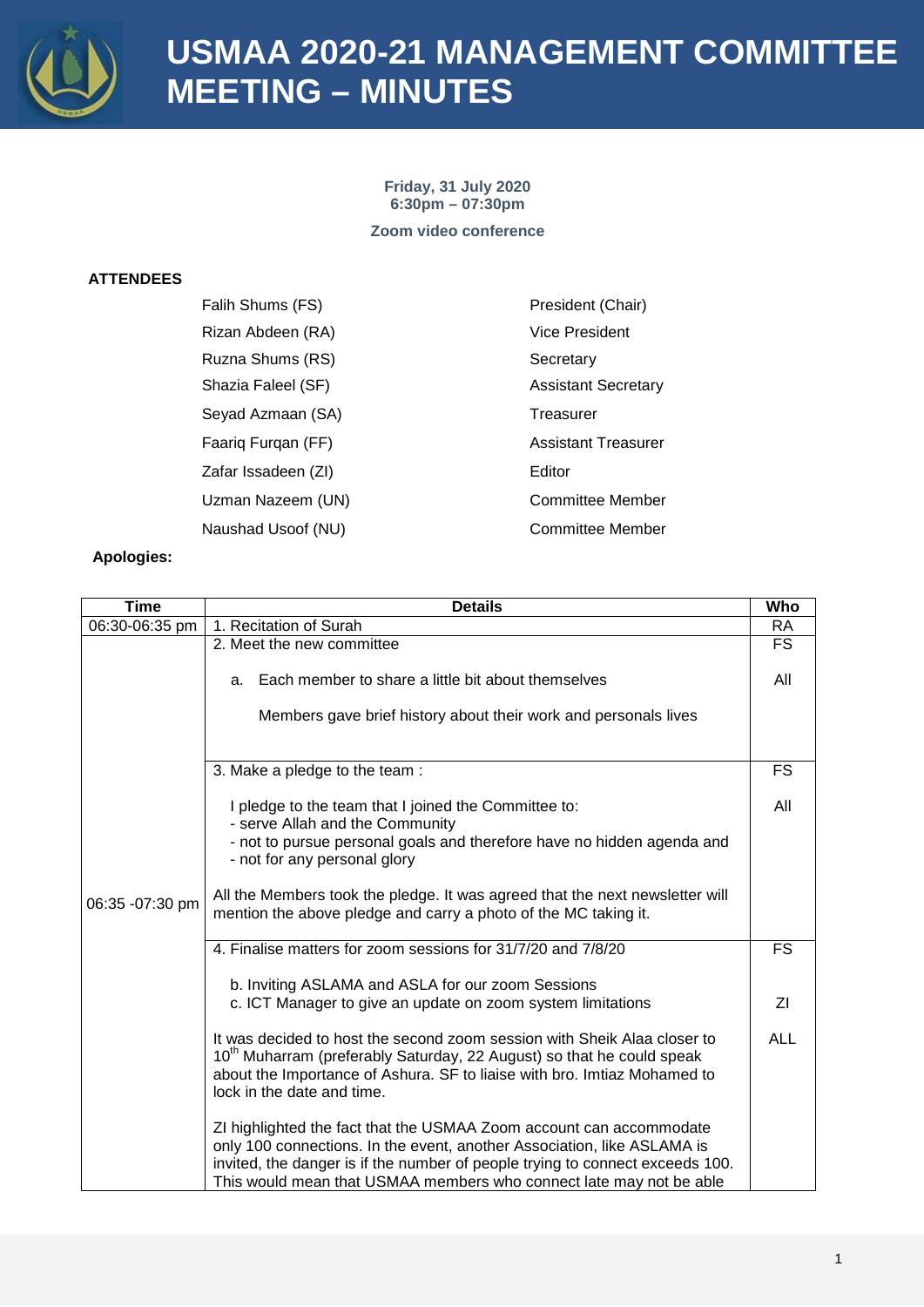

| to once the maximum limit is reached. In the event, a popular event is being<br>held, there is also the possibility of upscaling the USMAA zoom membership<br>for one month to accommodate more than 100 connections.                                                                                                                                                                                                                                   |     |
|---------------------------------------------------------------------------------------------------------------------------------------------------------------------------------------------------------------------------------------------------------------------------------------------------------------------------------------------------------------------------------------------------------------------------------------------------------|-----|
| SF suggested we request members to register beforehand to avoid this. The<br>pitfalls of requesting pre-registration were discussed.                                                                                                                                                                                                                                                                                                                    |     |
| FS informed that he had created new email addresses for all the committee<br>members and recommended that this email be used for any official<br>correspondence going forward. He has also created signatures to<br>accompany the emails.                                                                                                                                                                                                               |     |
| FS informed the MC that ZI was working on migrating USMAA to a new<br>database using Salesforce. Further update on this would be given at the next<br>meeting.                                                                                                                                                                                                                                                                                          |     |
| 5. Any Other Business                                                                                                                                                                                                                                                                                                                                                                                                                                   | All |
| NU spoke about the 'We Care Victoria' charity which is facilitating the<br>provision of food hampers to needy students and families. He invited<br>USMAA to join the initiative to raise the profile of the Muslim community and<br>showcase how we work closely with multi-faith organisations for the<br>betterment of the wider community. It was agreed that the MC would explore<br>this option once the fundraiser for the COVID Assistance ends. |     |
| 6. Meeting close                                                                                                                                                                                                                                                                                                                                                                                                                                        |     |

| No             | Actions (carried forward from FY 2019/20)                                                                    | Progress/<br>Due Date | Who |
|----------------|--------------------------------------------------------------------------------------------------------------|-----------------------|-----|
| $\overline{1}$ | To create a user manual to assist subsequent Committees to maintain<br>and operate the website               | In progress           | ΖI  |
| $\overline{2}$ | Establish and maintain an inventory book for USMAA assets. This is<br>now to be done in Sales Force software | In progress           | FS  |
| $\overline{3}$ | To liaise with bro. Imtiaz M to lock in Sheik Alaa for a zoom session on<br>the Importance of Ashura         | 07/08/20              | SF  |
| $\overline{4}$ | The next newsletter to mention the team pledge and carry a photo of the<br>MC taking it.                     | 02/09/20              | RA  |
| 5              | Update the MC on the migration to Salesforce                                                                 | 02/09/20              | ΖI  |

| <b>NEXT MEETING</b> |                            |  |
|---------------------|----------------------------|--|
| Date:               | <b>TBD</b>                 |  |
| Time:               | TBD.                       |  |
|                     | Location: Video Conference |  |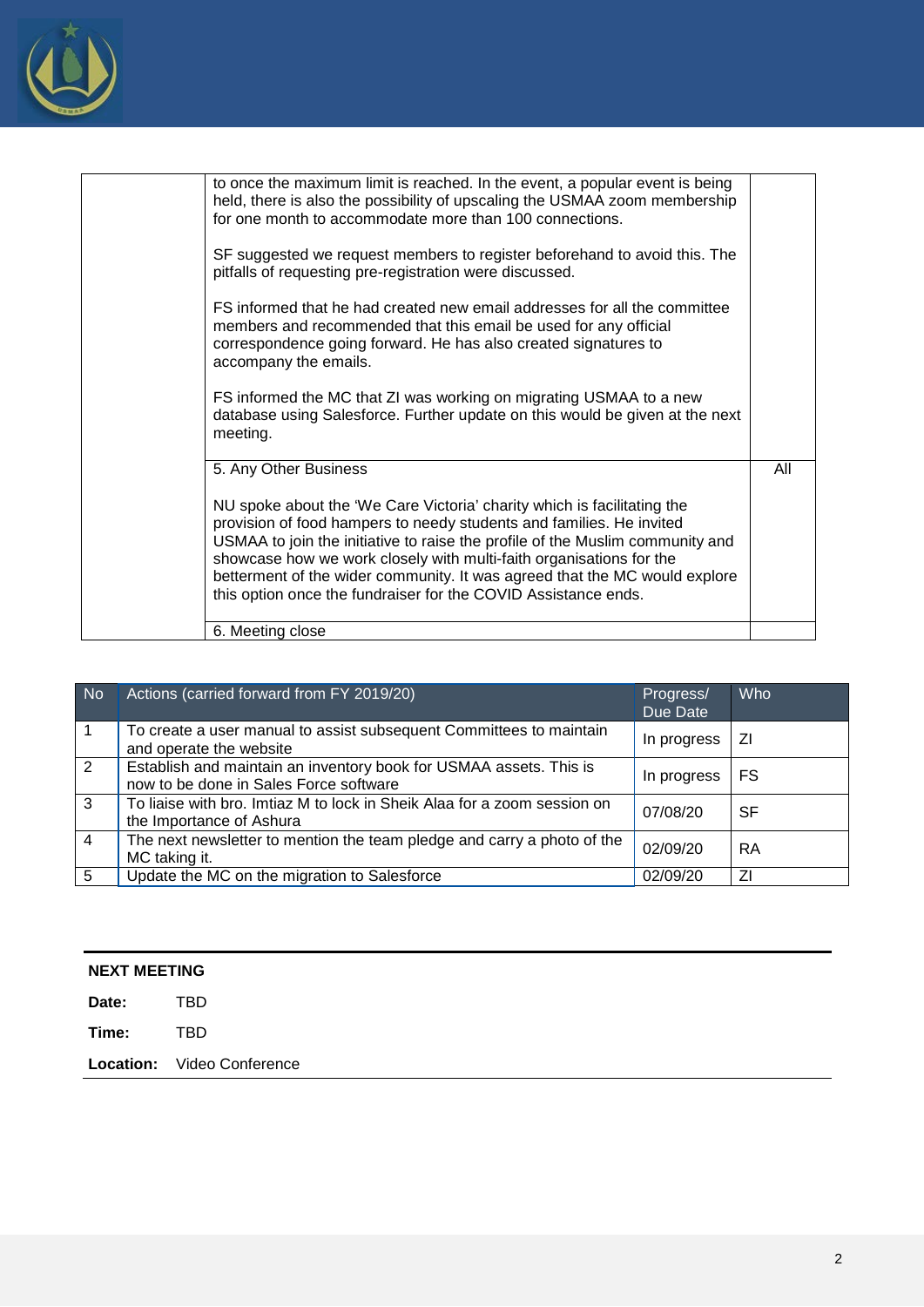

# **USMAA 2020-21 MANAGEMENT COMMITTEE MEETING – AGENDA**

**Saturday, 5 Sept 2020 07:30pm – 9:00 pm Zoom video conference**

### **ATTENDEES**

| Falih Shums (FS)    | President (Chair)          |
|---------------------|----------------------------|
| Rizan Abdeen (RA)   | <b>Vice President</b>      |
| Ruzna Shums (RS)    | Secretary                  |
| Shazia Faleel (SF)  | <b>Assistant Secretary</b> |
| Seyad Azmaan (SA)   | Treasurer                  |
| Faariq Furqan (FF)  | <b>Assistant Treasurer</b> |
| Zafar Issadeen (ZI) | Editor                     |
| Uzman Nazeem (UN)   | Committee Member           |
| Naushad Usoof (NU)  | <b>Committee Member</b>    |

| <b>Time</b>          | <b>Details</b>                                                                                                                                                                                                                                                                                                                                                                                                       | Who                                              |
|----------------------|----------------------------------------------------------------------------------------------------------------------------------------------------------------------------------------------------------------------------------------------------------------------------------------------------------------------------------------------------------------------------------------------------------------------|--------------------------------------------------|
| 07:30-07:35 pm       | 1. Recitation of Surah                                                                                                                                                                                                                                                                                                                                                                                               | FF.                                              |
| 7.35 pm-7:50 pm      | 2. Brainstorm ideas on how to promote the session on Domestic Violence<br>Topics to cover<br>Speakers for each topic<br><b>Budget</b><br>Panel discussion participants<br>Facilitator<br>Date and duration                                                                                                                                                                                                           | <b>ALL</b>                                       |
|                      | 3. Finalise details for the SGM on 12 Sept 2020<br>Revised agenda<br>Financials to be circulated<br>3. Quick update on the progress of the Matrimonial page, Trades page and<br>Mentorship program on the USMAA website                                                                                                                                                                                              | FS<br>FF/SA<br><b>FS</b>                         |
|                      | 4. Quick update on the progress of the Youth Committee                                                                                                                                                                                                                                                                                                                                                               | <b>SF</b>                                        |
| 7:50 pm -09:00<br>pm | 4. Finalise details for the Virtual Spectacular on 19 Sept 2020<br>Operational aspects<br>Break-out rooms<br><b>Prizes</b>                                                                                                                                                                                                                                                                                           | <b>RA</b><br><b>SA</b><br><b>SF</b><br><b>UN</b> |
|                      | 5. Confirm the disbursement of funds raised for COVID Assistance 2.0<br>\$1,000 to be used to donate 40 food boxes to the charity 'We Care<br>Victoria' to be distributed among the needy students.<br>\$3,740 to be distributed among 10 International students and one<br>$\bullet$<br><b>USMAA family</b><br>Retain \$350 to fulfil any requests for assistance in the future from<br>potential students/families | <b>RS</b>                                        |
|                      | 5. Any Other Business                                                                                                                                                                                                                                                                                                                                                                                                | All                                              |
|                      | 6. Meeting close                                                                                                                                                                                                                                                                                                                                                                                                     |                                                  |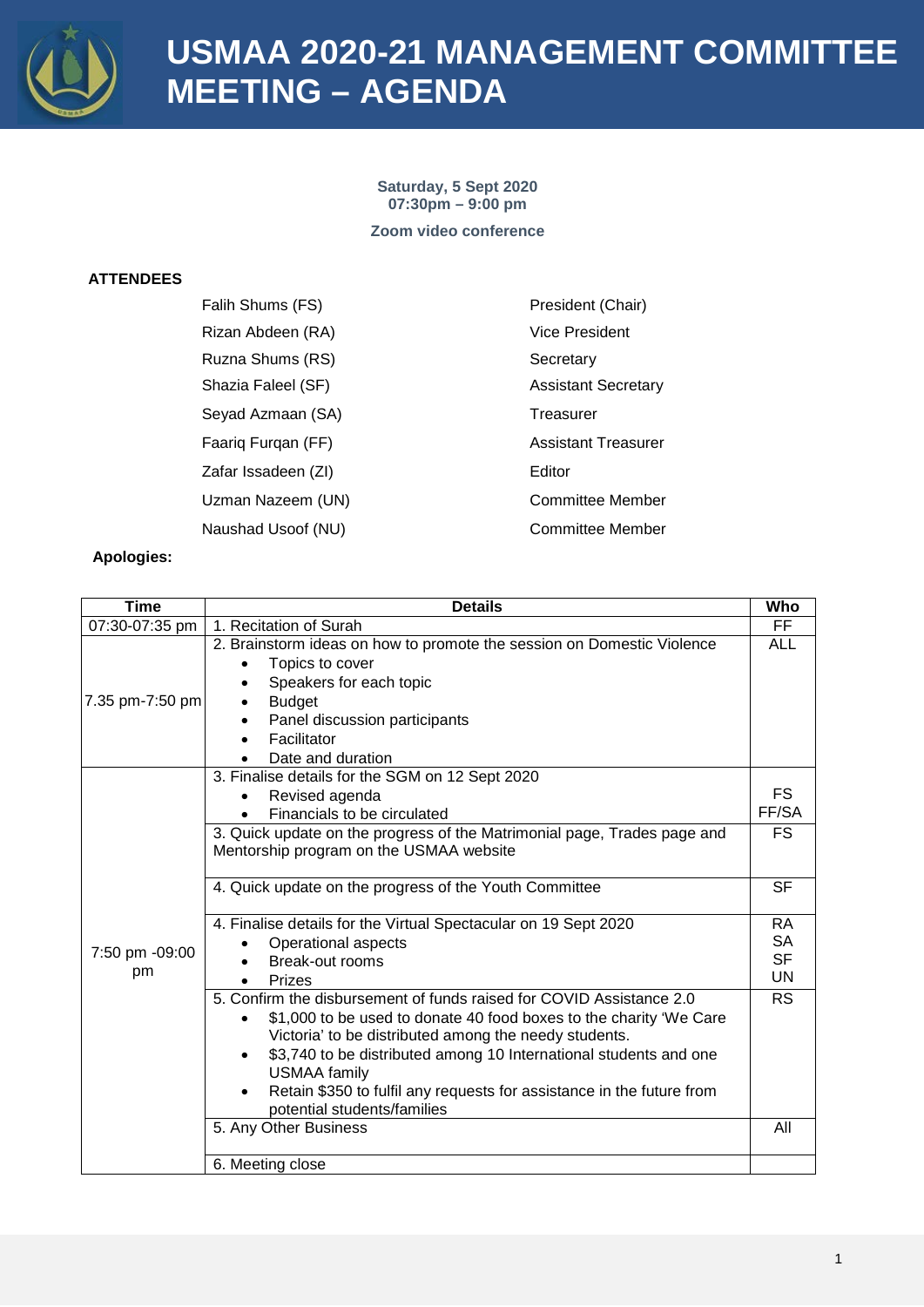

| No             | Actions (carried forward from FY 2019/20)                                                                    | Progress/<br>Due Date | <b>Who</b> |
|----------------|--------------------------------------------------------------------------------------------------------------|-----------------------|------------|
|                | To create a user manual to assist subsequent Committees to maintain and<br>operate the website               | In progress           | ΖI         |
| 2              | Establish and maintain an inventory book for USMAA assets. This is now to be<br>done in Sales Force software | Complete              | <b>FS</b>  |
| 3              | To liaise with bro. Imtiaz M to lock in Sheik Alaa for a zoom session on the<br>Importance of Ashura         | Completed             | <b>SF</b>  |
| $\overline{4}$ | The next newsletter to mention the Team Pledge and carry a photo of the MC<br>taking it.                     | Due                   | RA         |
| 5              | Update the MC on the migration to Salesforce                                                                 | Due                   | ΖI         |

| <b>NEXT MEETING</b> |                                   |
|---------------------|-----------------------------------|
| Date:               | <b>TBD</b>                        |
| Time:               | TBD                               |
|                     | <b>Location:</b> Video Conference |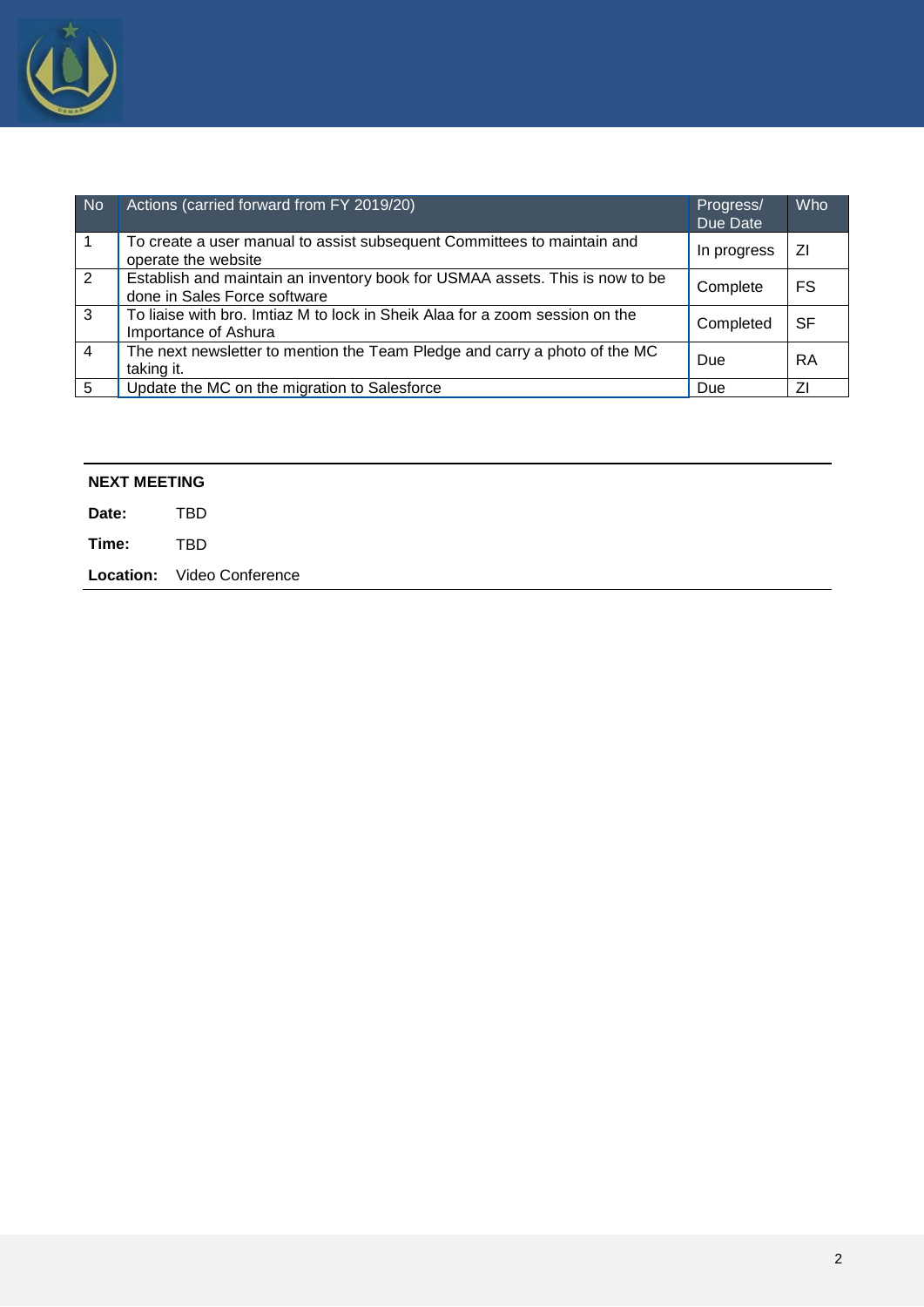

**Saturday, 3 Oct 2020 06:45pm – 9:00 pm Zoom video conference**

### **ATTENDEES**

| Falih Shums (FS)    | President (Chair)          |
|---------------------|----------------------------|
| Rizan Abdeen (RA)   | Vice President             |
| Ruzna Shums (RS)    | Secretary                  |
| Shazia Faleel (SF)  | <b>Assistant Secretary</b> |
| Seyad Azmaan (SA)   | Treasurer                  |
| Faarig Furgan (FF)  | <b>Assistant Treasurer</b> |
| Zafar Issadeen (ZI) | Editor                     |
| Uzman Nazeem (UN)   | <b>Committee Member</b>    |
| Naushad Usoof (NU)  | Committee Member           |

| <b>Time</b>          | <b>Details</b>                                                                                                                                                                                                                                                                                                                                                                                                                                                                 | Who                            |
|----------------------|--------------------------------------------------------------------------------------------------------------------------------------------------------------------------------------------------------------------------------------------------------------------------------------------------------------------------------------------------------------------------------------------------------------------------------------------------------------------------------|--------------------------------|
| 06:45-06:50 pm       | 1. Recitation of Surah                                                                                                                                                                                                                                                                                                                                                                                                                                                         | <b>UN</b>                      |
|                      | 2. Quick update on action items and the progress of the Matrimonial page,<br>Trades page and Mentorship program on the USMAA website<br>Trades page: NU confirmed that he had received the USMAA business                                                                                                                                                                                                                                                                      | $\overline{\mathsf{FS}}$<br>NU |
|                      | cards relating to the Trades page and will commence marketing same to<br>non-USMAA members from the wider Sri Lankan community. FS confirmed<br>that he had been successful in generating some adverts for the page from<br>the general membership, which ZI will publish on the site soon.                                                                                                                                                                                    |                                |
| 6:50 pm-7:05 pm      | Mentorship program: UN informed that with the launch of the Mentorship<br>program this week, he had received a few emails from the Membership<br>volunteering to be Mentors. The plan was to circulate an information pack<br>detailing the aim and the process involved in the Mentorship program to<br>solicit interest from Mentees. This will be emailed after 15 Oct 2020.                                                                                                | <b>UY</b>                      |
|                      | Matrimonial page: SF informed that the lawyer she contacted to review the<br>disclaimer for the page had not reverted. Since this was holding up the<br>launch of the page, FS volunteered to consult one of his friends who was<br>also a lawyer regarding same and take over the initiative. SF agreed to this<br>proposal.                                                                                                                                                  | <b>SF</b>                      |
| 7:05 pm -08:15<br>pm | 3. Update on the USMAA Debating workshop: Discover your voice -<br>RS and RA informed the MC that the Debating workshop series had been a<br>resounding success. The original plan was to have only three workshops<br>over the three Saturdays during the school holidays, however, due to the<br>enthusiasm of the kids and their request for more practice sessions, a further<br>two sessions had been included mid-week bringing the total number of<br>sessions to five. | <b>RS</b><br><b>RA</b>         |
|                      | Two main debates had been conducted on the topics: 'Australia should close                                                                                                                                                                                                                                                                                                                                                                                                     |                                |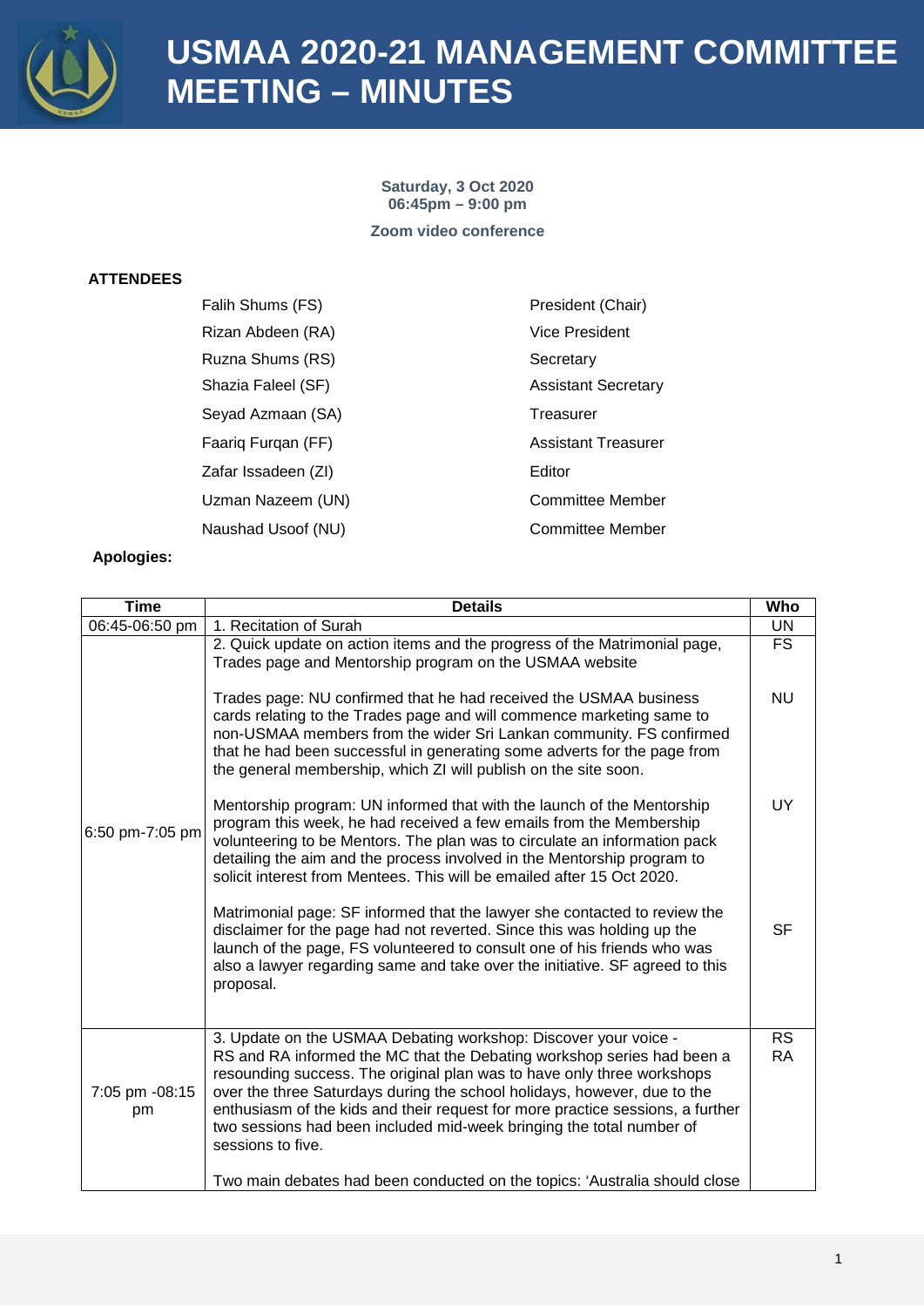

| all zoos' and 'Schools should ban uniforms'. The kids had been separated<br>into groups based on their school grade: Grade 3 and 4's in one group and<br>five and sixes in the other.                                                                                                                                                                                                                                                                                   |                        |
|-------------------------------------------------------------------------------------------------------------------------------------------------------------------------------------------------------------------------------------------------------------------------------------------------------------------------------------------------------------------------------------------------------------------------------------------------------------------------|------------------------|
| The adjudicating panel comprised Adilah Haque and Rizan Abdeen.                                                                                                                                                                                                                                                                                                                                                                                                         |                        |
| All participants will be awarded participation certificates and the winning<br>teams awarded certificates and each speaker of the winning team also<br>awarded with a gift voucher.                                                                                                                                                                                                                                                                                     |                        |
| To this end, the MC approved a budget of \$105 for the gift vouchers i.e. \$15<br>for each speaker in the winning team                                                                                                                                                                                                                                                                                                                                                  |                        |
| 4. Proposed event by the Positive Ageing Subcommittee -<br>RS informed the MC about the proposed event and mentioned that the<br>Positive Ageing Subcommittee had requested for RA to circulate an email<br>requesting the membership to register for this event by 15 Oct 20. If<br>sufficient registrations have not been generated by the closing date, Sis<br>Sithy Marikar, has proposed to open up the event to the multi-faith groups<br>that USMAA liaise with. | <b>RS</b>              |
| 5. Update on the proposed Professional Services Agreement with Yure<br>Business Solutions (YBS), the Auditor for 2020/21                                                                                                                                                                                                                                                                                                                                                | <b>FS</b>              |
| FS informed that Reza Jamal from YBS has forwarded the proposed MOU to<br>be entered into with regard to YBS facilitating the Auditor services for<br>2020/21. FS noted that this was a comprehensive document and has now<br>been circulated among the executive leadership team including the<br>Treasurers, the Trustees and general members Himly Cader and Mohamed<br>Ziad for feedback prior to going back.                                                       |                        |
| SA noted that the operational aspects had not been detailed especially with<br>regard to offering the Treasurer assistance in the preparation of financials at<br>year end. He further noted that the fee had not been included in the<br>document.                                                                                                                                                                                                                     |                        |
| FS agreed that the fee needed to be finalised and that the final fee paid for<br>the services would be minus the cost of the advert on the USMAA Trade<br>page and that this would be an ongoing agreement with the MC.                                                                                                                                                                                                                                                 |                        |
| 6. Discuss the proposed event 'Meet Jason Wood' -<br>The MC agreed to proceed with this event as the due diligence carried out<br>on MP Jason Wood satisfied all criteria agreed upon by the MC. No adverse<br>findings on same were uncovered in this process. NU was requested to<br>obtain a tentative date from MP Jason Wood preferably towards the end of<br>October or early to mid Nov as the Youth Committee is scheduled to conduct<br>their event mid Oct.   | <b>NU</b><br><b>FS</b> |
| NU elaborated that he wanted to shine the spotlight on USMAA and that this<br>was the reason he suggested that we spearhead the organising of this event<br>and invite the wider Australian Muslim Community to participate. It was<br>imperative to show that USMAA can mobilise a large gathering which may<br>pave the way for USMAA to receive further grants in the future especially<br>with regard to realising the dream of the 'USMAA Centre'.                 |                        |
| FS commented that while USMAA was apolitical, in the past USMAA has<br>had affiliations with different politicians for the betterment of the Community.<br>USMAA hosting the proposed event with the MP could prove to be strategic                                                                                                                                                                                                                                     |                        |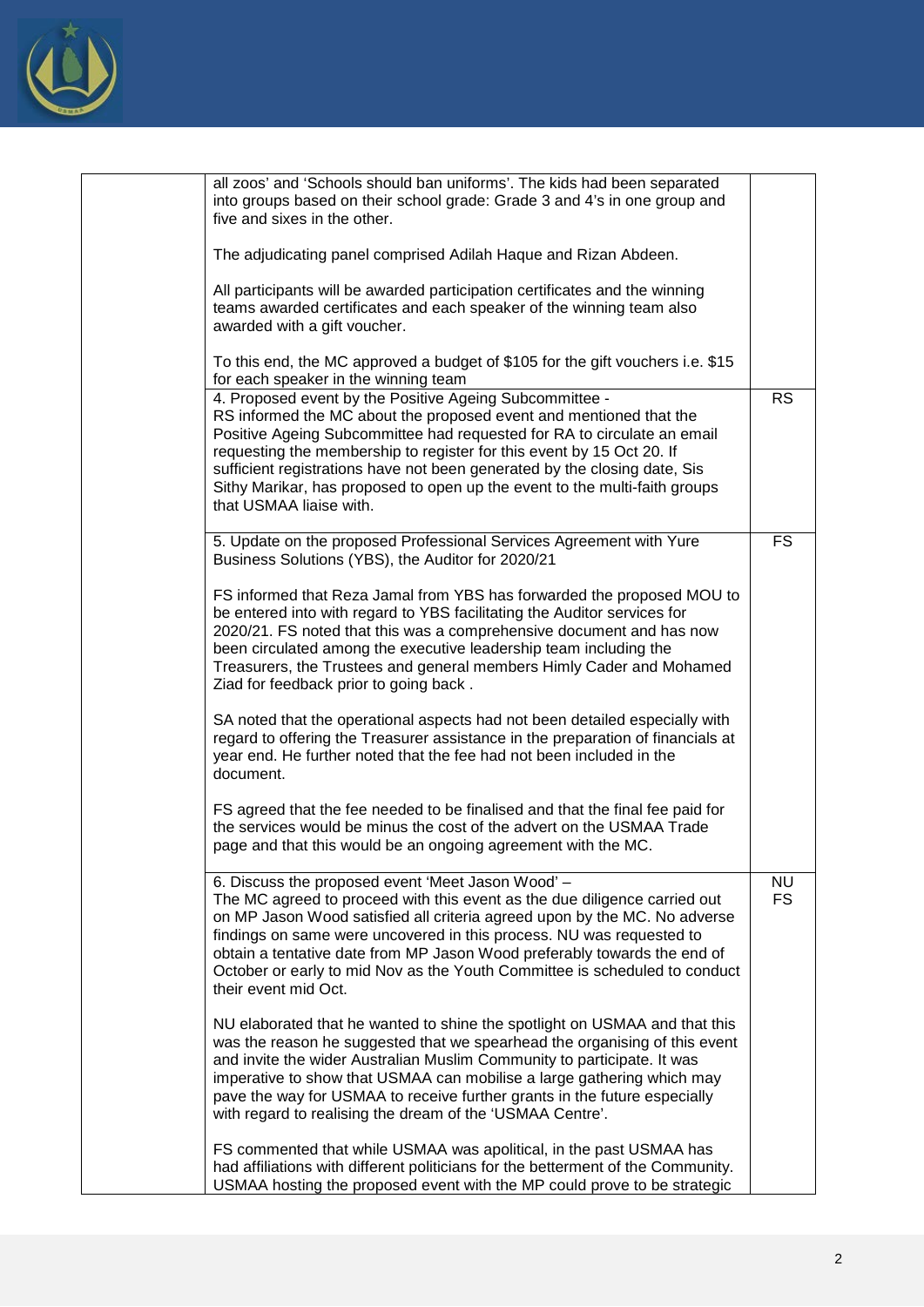

|  | when applying for grants. MP Jason Wood has a long record of assisting<br>many multicultural communities with grants to establish their own places of<br>worship, language schools etc.                                                                                                                                                                                                                                                                                                                                                                                                                                                                                                                                  |            |
|--|--------------------------------------------------------------------------------------------------------------------------------------------------------------------------------------------------------------------------------------------------------------------------------------------------------------------------------------------------------------------------------------------------------------------------------------------------------------------------------------------------------------------------------------------------------------------------------------------------------------------------------------------------------------------------------------------------------------------------|------------|
|  | It was noted that s special request would be made that no opposition parties<br>be attacked on the forum as the USMAA general membership supported<br>politicians from both major parties.                                                                                                                                                                                                                                                                                                                                                                                                                                                                                                                               |            |
|  | 7. Discussion on the Management Committee decision making process                                                                                                                                                                                                                                                                                                                                                                                                                                                                                                                                                                                                                                                        | <b>ALL</b> |
|  | FS outlined that with technological advancements, USMAA could now rely<br>on faster decision making using the MC Whatsapp Group. When a decision<br>was required, the matter at hand is floated by the relevant MC member and<br>decisions made on this forum via a majority vote are then noted at the next<br>MC meeting and the subsequent minutes of same.                                                                                                                                                                                                                                                                                                                                                           |            |
|  | Several members of the MC suggested that in the event the majority vote did<br>not sit well with a particular member, he/she should be able to call for a<br>meeting to discuss their concerns. When calling for the meeting, the reason<br>for calling same must be mentioned by the member initiating it. If the<br>reasons can be addressed on Whatsapp, then the matter does not need to<br>move to the meeting stage. If not, meeting will be called at the earliest<br>available time convenient to all members. This additional step has been<br>added to the current decision-making process to prevent any unnecessary<br>misunderstanding on matters where the decision did not receive unanimous<br>approval. |            |
|  | It was noted that the constitution stipulates that the MC meet at least 8 times<br>a year. Since being elected to office on 25 July 2020, the current MC has<br>met three times inclusive of this meeting namely 31 July, 5 Sept and 3 Oct.                                                                                                                                                                                                                                                                                                                                                                                                                                                                              |            |
|  | 8. Update on the Youth Committee -<br>FS outlined the history behind the soliciting and appointment of the members<br>of the Youth Committee and the Liaison Officers and the efforts undertaken<br>to revive the Youth Committee, which had not functioned for a couple of<br>years.                                                                                                                                                                                                                                                                                                                                                                                                                                    | <b>SF</b>  |
|  | SF requested for a clear line of communication to be established between<br>the YSC and the MC to avoid misunderstanding.                                                                                                                                                                                                                                                                                                                                                                                                                                                                                                                                                                                                |            |
|  | FS absolved all his responsibilities regarding the YSC by proposing that RA<br>function as his proxy at the YSC meetings to provide them with guidance<br>from a strategic perspective and also overlook their social media footprint<br>where the VP/Editor will retain all admin passwords to Facebook and<br>Instagram, but provide uses accounts to the subcommittees in general to<br>ensure that they abide by the constitution and the strategic direction under<br>USMAA 2.0. This will ensure the admin credentials are passed on from MC<br>to MC each year. The MC agreed with this proposal.                                                                                                                 |            |
|  | 9. Appointment of a Liaison Office for the Youth Committee -<br>SF was appointed as the Liaison Office for the Youth Committee.                                                                                                                                                                                                                                                                                                                                                                                                                                                                                                                                                                                          | <b>ALL</b> |
|  |                                                                                                                                                                                                                                                                                                                                                                                                                                                                                                                                                                                                                                                                                                                          |            |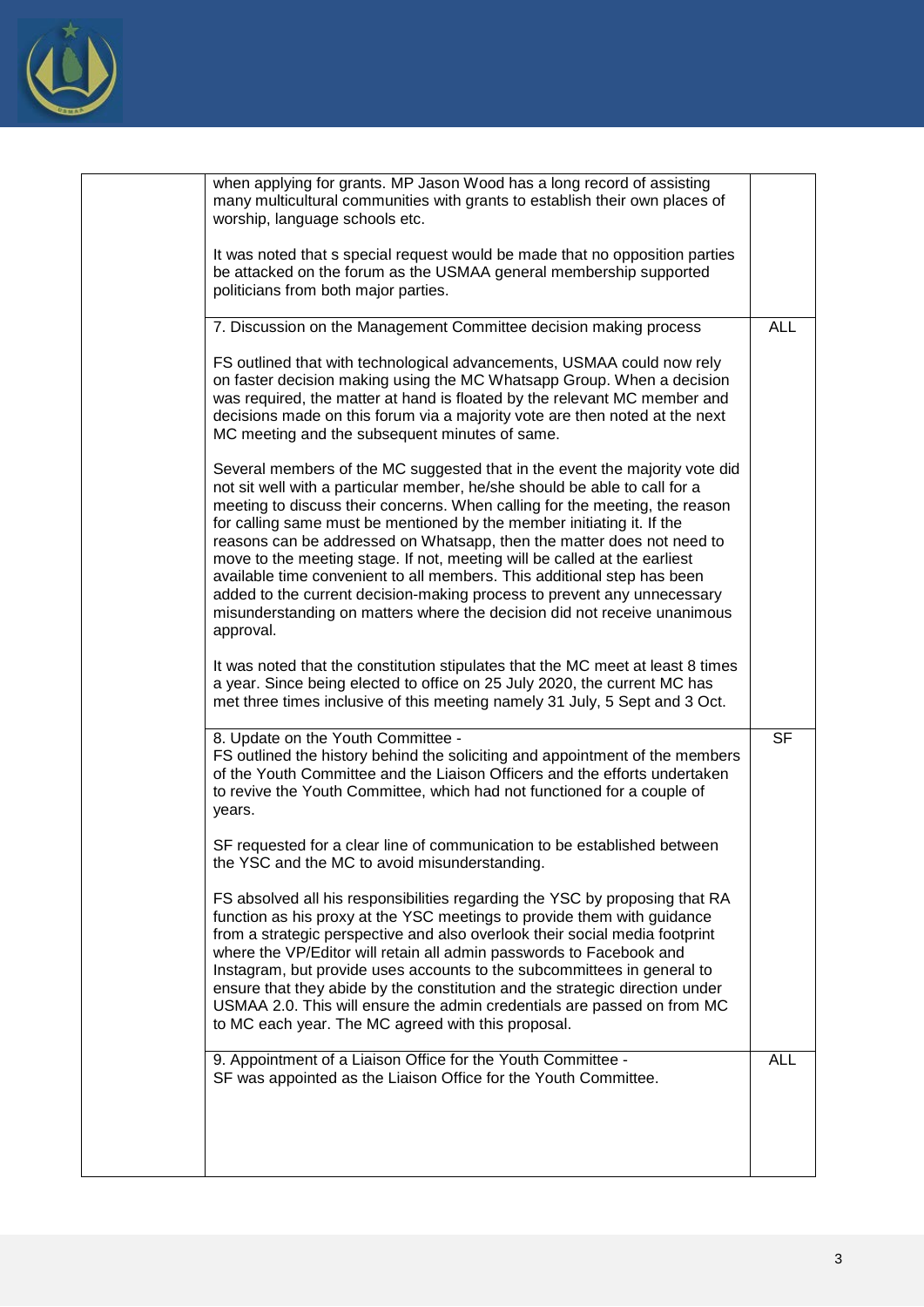

| 10. Any Other Business -<br>FS informed the MC that he has been approached by the Consumer Affairs<br>Ministry for an interview with MP Jason Wood to be conducted on Tuesday,<br>6 Oct 20. NU had been instrumental behind this initiative and would function<br>as a co-host on the day. | All |
|--------------------------------------------------------------------------------------------------------------------------------------------------------------------------------------------------------------------------------------------------------------------------------------------|-----|
| 11. Meeting close                                                                                                                                                                                                                                                                          |     |
|                                                                                                                                                                                                                                                                                            |     |

| <b>No</b> | Actions (carried forward from FY 2019/20)                                                      | Progress/<br>Due Date | Who |
|-----------|------------------------------------------------------------------------------------------------|-----------------------|-----|
|           | To create a user manual to assist subsequent Committees to<br>maintain and operate the website | In progress           |     |
|           | Update the MC on the migration to Salesforce                                                   | In progress           |     |
|           |                                                                                                |                       |     |

### **NEXT MEETING**

| Date: | TRD                               |
|-------|-----------------------------------|
| Time: | TRD                               |
|       | <b>Location:</b> Video Conference |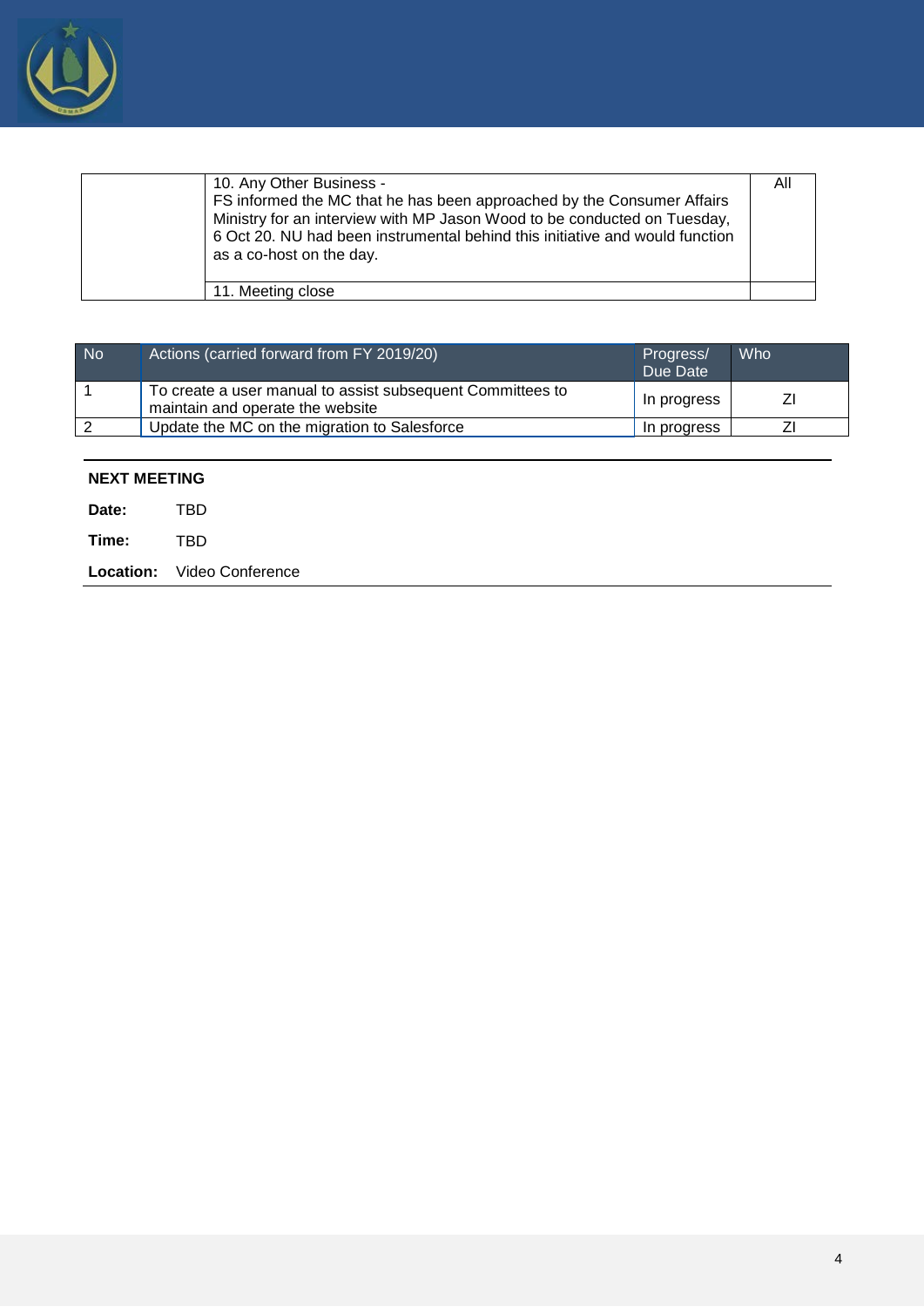

**Sunday, 13 Dec 2020 04:00pm – 6:00 pm Jells Park, Wheelers Hill**

#### **ATTENDEES**

|                   | Falih Shums (FS)    | President (Chair)          |
|-------------------|---------------------|----------------------------|
|                   | Rizan Abdeen (RA)   | <b>Vice President</b>      |
|                   | Ruzna Shums (RS)    | Secretary                  |
|                   | Seyad Azmaan (SA)   | Treasurer                  |
|                   | Faarig Furgan (FF)  | <b>Assistant Treasurer</b> |
|                   | Zafar Issadeen (ZI) | Editor                     |
|                   | Uzman Nazeem (UN)   | <b>Committee Member</b>    |
| <b>Apologies:</b> | Naushad Usoof (NU)  | <b>Committee Member</b>    |

| Time           | <b>Details</b>                                                                                                                                                                                                                                                                                                        | Who                          |
|----------------|-----------------------------------------------------------------------------------------------------------------------------------------------------------------------------------------------------------------------------------------------------------------------------------------------------------------------|------------------------------|
| 04:30-04:35 pm | 1. Recitation of Surah                                                                                                                                                                                                                                                                                                | FF                           |
|                | 2. Discuss details for the launch of the Matrimonial page on the USMAA<br>website<br>It was decided that the USMAA Matrimony service be launched mid Dec                                                                                                                                                              | <b>FS</b><br><b>RA</b><br>ΖI |
|                | 2020. The wives of the MC members were to be consulted on the user-<br>friendly and functionality of the page etc prior to the launch. In addition, the<br>page is to be publicised at all future USMAA events to raise awareness.                                                                                    |                              |
|                | 3. Update on the Sisters-only hijab draping and make-up session                                                                                                                                                                                                                                                       | <b>RS</b>                    |
|                | The event had concluded successfully with positive feedback from the<br>attendees. The ladies, who had participated at the event, suggested that<br>events of this nature need to be hosted more, to provide variety to the<br>standard calendar of events.                                                           |                              |
| 04:35-06:00 pm | 4. Update on USMAA's involvement in the repatriation of a non-Muslim body<br>from SA to SL                                                                                                                                                                                                                            | FS.                          |
|                | USMAA had assisted by connecting the non-Muslim SL party, who needed<br>aid in repatriating the body to SL, with Nazli Farook, a SA resident known to<br>some USMAA members. Nazli had raised \$20k towards this cause.                                                                                               |                              |
|                | 5. Positive Ageing Committee's request for two Uber vouchers totalling \$100<br>as a gift to the two facilitators of the Centrelink presentation using the funds<br>allocated to them from the Management Committee                                                                                                   | <b>RS</b>                    |
|                | This request was approved by the MC.                                                                                                                                                                                                                                                                                  |                              |
|                | It was suggested that at the next AGM, an agenda item is to be included to<br>document the amount of money that each subcommittee should be allocated<br>from the MC funds every year. It was also to be documented that the MC<br>was under no obligation to carry over unused funds for use in subsequent<br>years. |                              |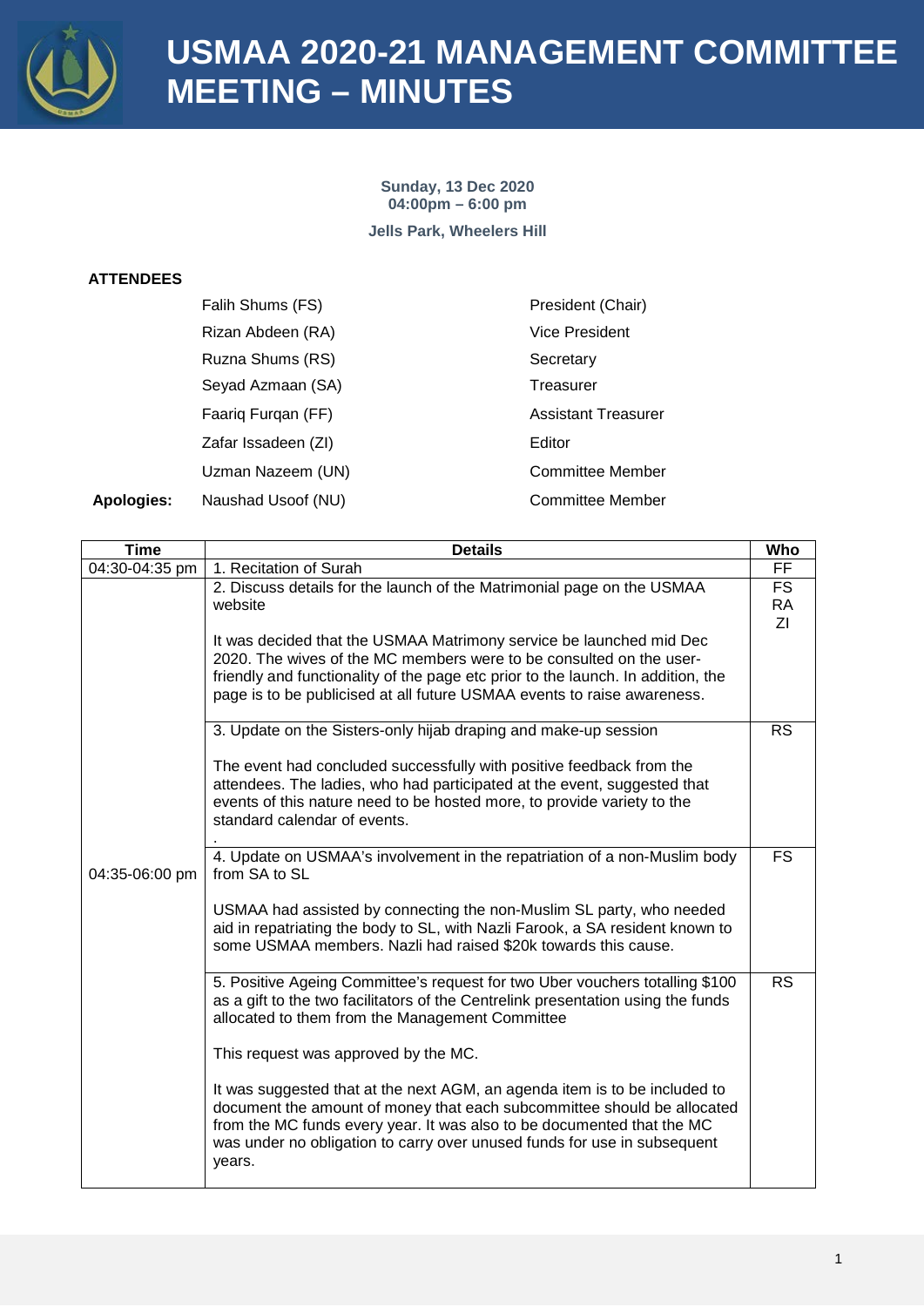

| 6. Proposed event: creative writing workshop during the Jan holidays                                                                                                                                                                                                                                                                                                                                                                                                                                            | <b>RS</b> |
|-----------------------------------------------------------------------------------------------------------------------------------------------------------------------------------------------------------------------------------------------------------------------------------------------------------------------------------------------------------------------------------------------------------------------------------------------------------------------------------------------------------------|-----------|
| Keeping in line with this MC's focus on catering events to the children of<br>USMAA members (future of USMAA), it was decided to host a two-day<br>workshop during the Jan holidays to build on their creative writing skills. RS<br>and RA are to facilitate. The workshop is to be held the weekend of 9-10 Jan<br>2021.                                                                                                                                                                                      |           |
| The workshop will be followed by a short story competition to enable the<br>children to practise the skills learned at the workshop. Certificates and prizes<br>are to be awarded to the winners. Two winners will be chosen from the two<br>age categories i.e. 8-10 years and 11-13 years. All participants who submit a<br>short story for the competition will be awarded with certificates too as a<br>source of encouragement for their efforts.                                                          |           |
| 7. Proposed event: Identity crisis                                                                                                                                                                                                                                                                                                                                                                                                                                                                              | <b>SA</b> |
| SA is to head this initiative. Some potential ideas were brainstormed. It was<br>decided to target this event to children so that we can foster a love for<br>USMAA from a young age and hence indirectly connecting them to the<br>Community and their ultimate identity. It was suggested that parents be<br>requested to send USMAA questions that they find trouble answering at<br>home which can then form the basis for the discussions with the kids.                                                   |           |
| February has been earmarked for this event provided the restrictions are<br>eased sufficiently to enable a physical event to be held. Failing which it is to<br>be done online.                                                                                                                                                                                                                                                                                                                                 |           |
| 8. New migrant and SL student assistance program                                                                                                                                                                                                                                                                                                                                                                                                                                                                | <b>FS</b> |
| ZI and FF are to jointly head this initiative. This program will aim to assist<br>these new migrants with airport pick-up, connecting them to potential<br>accommodation sites etc. The need to ensure the Disclaimers are drafted to<br>cover any negative eventuality was discussed. A dedicated page on the<br>USMAA website will be launched for this service in due course. The<br>WhatsApp USMAA Family group could be used to drum up support when<br>students or families contact USMAA for assistance. |           |
|                                                                                                                                                                                                                                                                                                                                                                                                                                                                                                                 |           |
| 9. Brainstorm ideas for the 30 <sup>th</sup> Anniversary Celebrations                                                                                                                                                                                                                                                                                                                                                                                                                                           | All       |
| Invitation cards for the Inaugural members                                                                                                                                                                                                                                                                                                                                                                                                                                                                      |           |
| All current financial members to be allowed free entry provided they<br>register by the closing date (yet to be determined)                                                                                                                                                                                                                                                                                                                                                                                     |           |
| Invitation of dignitaries<br>$\bullet$                                                                                                                                                                                                                                                                                                                                                                                                                                                                          |           |
| It was mentioned that if dignitaries were to be invited, it was<br>imperative that a date and venue be locked in soon. It was decided<br>to host the event at the Mulgrave Community Centre.                                                                                                                                                                                                                                                                                                                    |           |
| Souvenir and adverts (Editor and Marketing Manager)                                                                                                                                                                                                                                                                                                                                                                                                                                                             |           |
| NU was not in attendance at the meeting but this will be his<br>responsibility.                                                                                                                                                                                                                                                                                                                                                                                                                                 |           |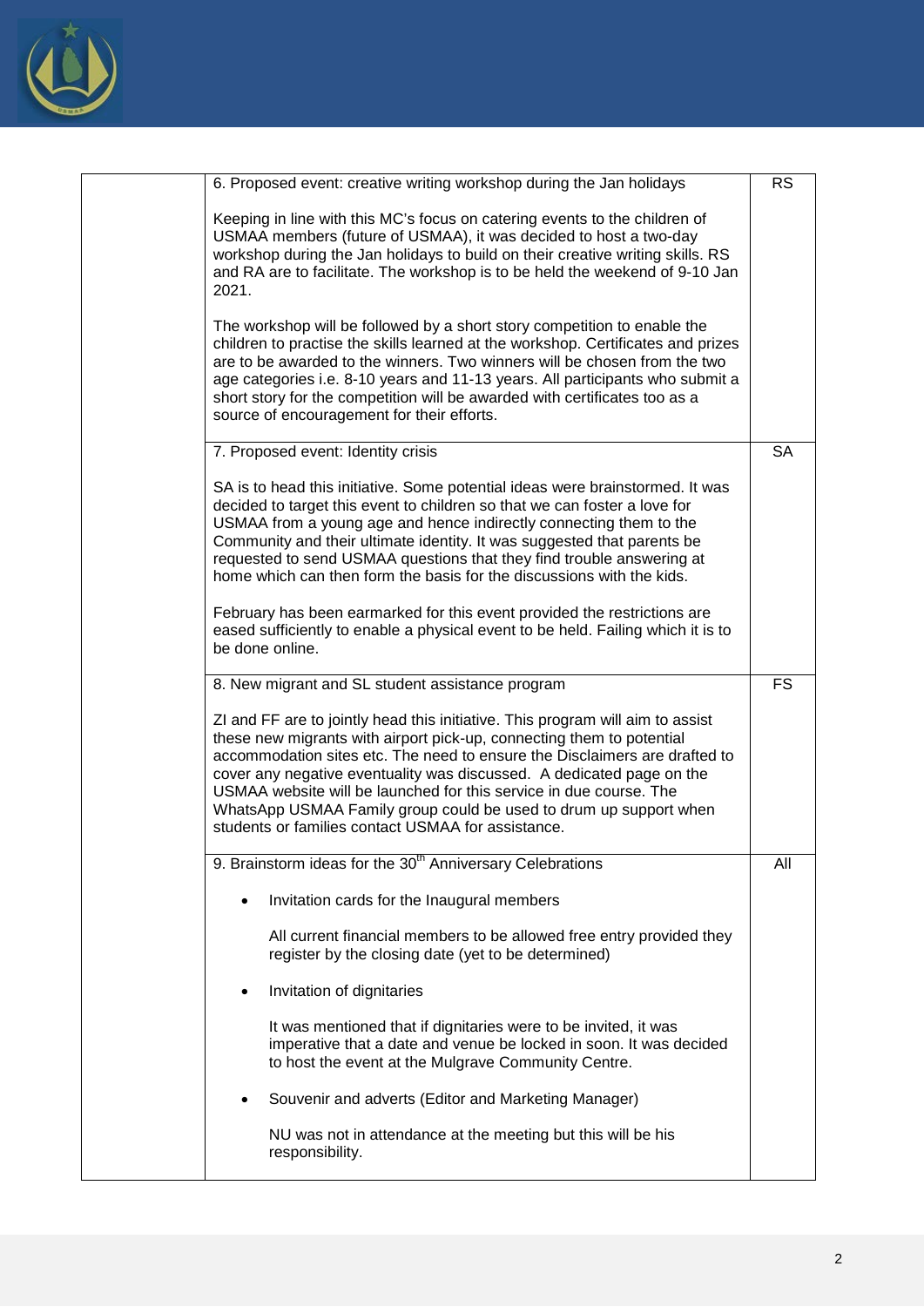

| Photography and Video recording of session                                                                                                                                                                                                                                                                                                                                                                                    |     |
|-------------------------------------------------------------------------------------------------------------------------------------------------------------------------------------------------------------------------------------------------------------------------------------------------------------------------------------------------------------------------------------------------------------------------------|-----|
| Yusuf Z may be requested to cover the event.                                                                                                                                                                                                                                                                                                                                                                                  |     |
| <b>Ticket prices</b>                                                                                                                                                                                                                                                                                                                                                                                                          |     |
| Non-Financial members who register early can attend the event for a<br>charge.                                                                                                                                                                                                                                                                                                                                                |     |
| Program                                                                                                                                                                                                                                                                                                                                                                                                                       |     |
| FS requested that the MC not disclose the details of the proposed<br>celebrations as the event will only materialise if the restrictions<br>imposed due to the pandemic are significantly eased to allow for an<br>indoor event comprising a large gathering.                                                                                                                                                                 |     |
| 10. Any other business                                                                                                                                                                                                                                                                                                                                                                                                        | All |
| RA updated the MC about the Youth Committee virtual event that had<br>concluded successfully on 12 Dec 2020. The MC agreed to fund \$75 to<br>purchase vouchers for the winning team.                                                                                                                                                                                                                                         |     |
| FS informed the MC that several requests had been received for USMAA to<br>get involved in the issue involving the cremation of COVID Muslim bodies in<br>SL. When this issue first arose earlier this year, USMAA spearheaded an<br>initiative whereby a strongly worded letter was sent to the SL president<br>signed by several heads of Muslim bodies across Australia requesting for his<br>intervention in this matter. |     |
| The President of ICV has informed FS that there is an initiative that ICV and<br>the Australian Islamic Mission were organising with regard to this matter.<br>They were planning on inviting other similar Muslim bodies to collectively<br>work on this initiative. The MC decided USMAA should join this initiative.                                                                                                       |     |
| The MC collectively presented FS and RA tokens of appreciation for<br>shielding the MC from all the negative politics that is part and parcel of<br>USMAA and also for taking the high road on these matters. FS and RA<br>thanked the MC for their generosity and kind words.                                                                                                                                                |     |
| Volunteering is often a thankless task, however, it is a pleasure to be<br>working with a close-knit MC as this one. May Allah accept all our efforts and<br>reward us.                                                                                                                                                                                                                                                       |     |
| 11. Meeting close                                                                                                                                                                                                                                                                                                                                                                                                             |     |

| <b>No</b> | Actions (carried forward from FY 2019/20)                                                                    | Progress/<br>Due Date | Who |
|-----------|--------------------------------------------------------------------------------------------------------------|-----------------------|-----|
|           | To create a user manual to assist subsequent Committees to maintain<br>and operate the website               | In progress           | ΖI  |
| 2         | Establish and maintain an inventory book for USMAA assets. This is<br>now to be done in Sales Force software | In progress           | ΖI  |
| -3        | Update the MC on the migration to Salesforce                                                                 | Due                   |     |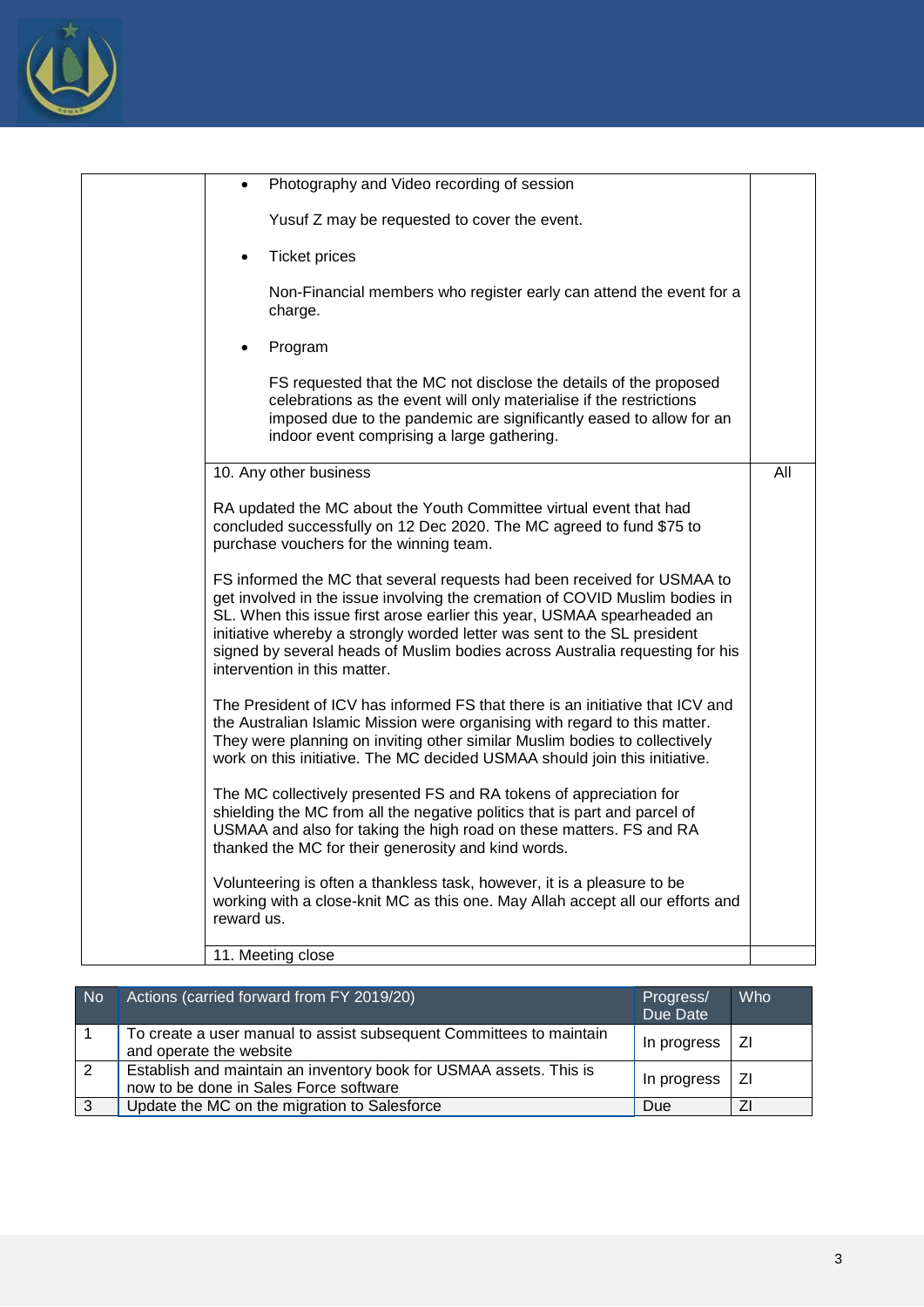

| TBD<br>Date:<br>TBD<br>Time: | <b>NEXT MEETING</b> |  |  |  |
|------------------------------|---------------------|--|--|--|
|                              |                     |  |  |  |
|                              |                     |  |  |  |
| Location: Video Conference   |                     |  |  |  |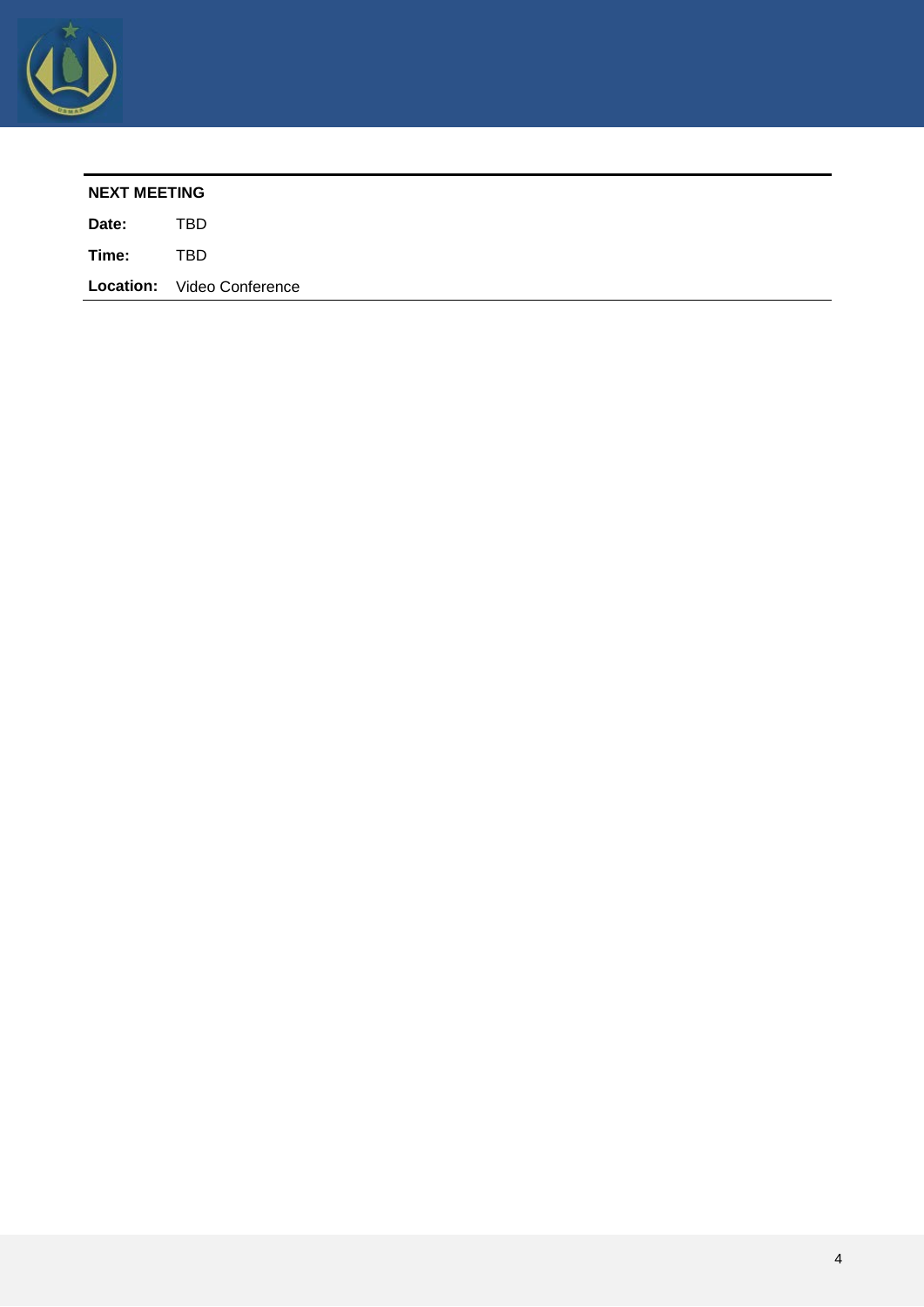

**Monday, 1 Feb 2021 7:30pm – 9:10 pm Via Zoom**

#### **ATTENDEES**

| Falih Shums (FS)    | President (Chair)          |
|---------------------|----------------------------|
| Rizan Abdeen (RA)   | Vice President             |
| Ruzna Shums (RS)    | Secretary                  |
| Seyad Azmaan (SA)   | Treasurer                  |
| Faarig Furgan (FF)  | <b>Assistant Treasurer</b> |
| Zafar Issadeen (ZI) | Editor                     |
| Uzman Nazeem (UN)   | <b>Committee Member</b>    |
| Naushad Usoof (NU)  | <b>Committee Member</b>    |
| Fahmi Haniffa (FH)  | Trustee                    |

| <b>Time</b>    | <b>Details</b>                                                                                                                                                                                                                                                                                                                                                                                                                                                                                                                                                                                                                                                                                                                                                                                                                                                                                                                                                                                                                                                                                                                                                                                                                                                                                                                                                                                                                                                                                                                                                                                                                                                                                                                                                                                                                                                                                                                                                                                                                                                                     | Who       |
|----------------|------------------------------------------------------------------------------------------------------------------------------------------------------------------------------------------------------------------------------------------------------------------------------------------------------------------------------------------------------------------------------------------------------------------------------------------------------------------------------------------------------------------------------------------------------------------------------------------------------------------------------------------------------------------------------------------------------------------------------------------------------------------------------------------------------------------------------------------------------------------------------------------------------------------------------------------------------------------------------------------------------------------------------------------------------------------------------------------------------------------------------------------------------------------------------------------------------------------------------------------------------------------------------------------------------------------------------------------------------------------------------------------------------------------------------------------------------------------------------------------------------------------------------------------------------------------------------------------------------------------------------------------------------------------------------------------------------------------------------------------------------------------------------------------------------------------------------------------------------------------------------------------------------------------------------------------------------------------------------------------------------------------------------------------------------------------------------------|-----------|
| 07:30-7:35 pm  | 1. Recitation of Surah                                                                                                                                                                                                                                                                                                                                                                                                                                                                                                                                                                                                                                                                                                                                                                                                                                                                                                                                                                                                                                                                                                                                                                                                                                                                                                                                                                                                                                                                                                                                                                                                                                                                                                                                                                                                                                                                                                                                                                                                                                                             | <b>UN</b> |
| 07:35 -8:00 pm | 2. Community Consultation Session<br>FH highlighted the fact that USMAA had been created primarily to serve two<br>groups of people: the needs of the Australian Muslims and our brethren in<br>Sri Lanka (SL). Over the last 30 years, USMAA had stepped up on four to<br>five (4-5) occasions to assist the Muslim community in SL when unfortunate<br>attacks occurred. This had been accomplished via protest marches and<br>other peaceful measures such as writing to relevant dignitaries highlighting<br>the plight of our community in SL. In recent times, the older generation had<br>passed on the baton with regard to the management of USMAA to the<br>youth/mature adults. However, it appears that the youth/mature adults are<br>not as passionate about getting involved in matters affecting the Muslim<br>community in SL as much as the older generation were. The solution to this<br>could be to either outsource this work to another organisation (similar to the<br>Melbourne Human Rights Forum which was created to address the forced<br>cremation issue in SL) or form a focus group/subcommittee under the<br>USMAA banner dedicated to addressing these matters. FH concluded by<br>suggesting that USMAA organise a physical event titled' Community<br>Consultation Meeting' at the Mulgrave Centre and flag this issue and<br>initiative with the members. This meeting could also be used to identify four<br>to five (4-5) members who can form the subcommittee.<br>RA pointed out that the framework for the subcommittee will have to be<br>detailed to ensure the MC had the final say and to prevent any adverse<br>consequences if the new subcommittee acted independently and with no<br>accountability.<br>RS inquired about the objective of hosting a physical event for this purpose<br>and suggested that a zoom session would suffice. She further pointed out<br>that this matter could be included as an agenda item at the AGM where the<br>House will not only be able to voice their opinion but also formally ratify any | FH        |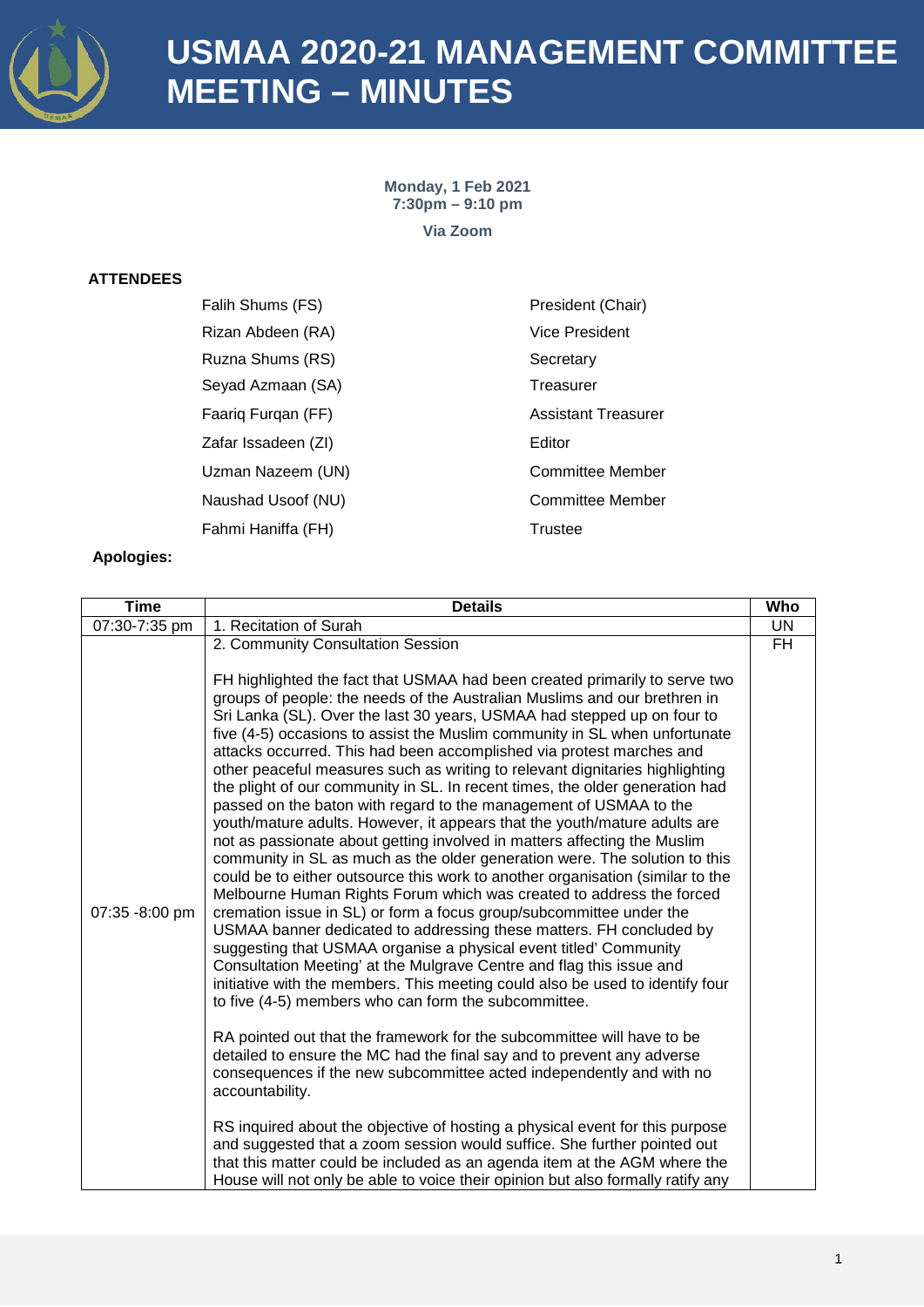

|               | initiatives arising from the discussion.                                                                                                                                                                                                                                                                                                                                                                                                                                                                                                                                                                                                                                                                                                                                                                                                                                                                                                                                                                                           |                        |
|---------------|------------------------------------------------------------------------------------------------------------------------------------------------------------------------------------------------------------------------------------------------------------------------------------------------------------------------------------------------------------------------------------------------------------------------------------------------------------------------------------------------------------------------------------------------------------------------------------------------------------------------------------------------------------------------------------------------------------------------------------------------------------------------------------------------------------------------------------------------------------------------------------------------------------------------------------------------------------------------------------------------------------------------------------|------------------------|
|               | FS informed FH that the MC will deliberate on this matter and revert in due<br>course. FH agreed to this and exited the meeting as planned.                                                                                                                                                                                                                                                                                                                                                                                                                                                                                                                                                                                                                                                                                                                                                                                                                                                                                        |                        |
|               | The MC decided the following:                                                                                                                                                                                                                                                                                                                                                                                                                                                                                                                                                                                                                                                                                                                                                                                                                                                                                                                                                                                                      |                        |
|               | a) USMAA will not host any physical events until most of the seniors<br>members have been administered with the vaccination which was<br>not too far off. Majority of the participants of USMAA events<br>comprise the senior community which have been classified as a<br>high-risk group for the Coronavirus. The fatality rate for the seniors<br>is higher than any other group. It is the responsibility of the MC to<br>ensure that USMAA members are not exposed to unnecessary risks.<br>In addition, the MC is also entrusted with protecting the image of<br>USMAA. Hosting a physical event could result in a potential cluster<br>which may result in fatalities and also have adverse reputational<br>effects not only for USMAA but also to the Muslim community. This<br>is not a risk that USMAA MC is willing to take. Hence, the MC has<br>decided to adopt a 'Safe than Sorry' approach. This policy will be<br>communicated to all subcommittees to ensure a uniform approach is<br>adopted organisation wide. |                        |
|               | b) Since we have received four Expressions of Interest for the email<br>that was circulated to set up a subcommittee to handle Community<br>and Sri Lankan Affairs Advisory Subcommittee, the MC decided to<br>appoint the interested individuals to the subcommittee. This<br>subcommittee can then drive the Community Consultation Forum<br>session if required.                                                                                                                                                                                                                                                                                                                                                                                                                                                                                                                                                                                                                                                                |                        |
|               | c) Any initiatives arising from the consultation session will be ratified at<br>the AGM                                                                                                                                                                                                                                                                                                                                                                                                                                                                                                                                                                                                                                                                                                                                                                                                                                                                                                                                            |                        |
|               | 3. Update on the Creative writing workshop hosted during Jan 2021 school<br>holidays<br>- approval for two \$25 gift vouchers to be awarded to the winners of the short<br>story competition                                                                                                                                                                                                                                                                                                                                                                                                                                                                                                                                                                                                                                                                                                                                                                                                                                       | <b>RS</b><br><b>RA</b> |
|               | RS informed that there had been 18 participants at the workshop which was<br>conducted over two days. Positive feedback had been received from the<br>parents who had requested for similar workshops in the future as well. All<br>participants will be awarded a certificate.                                                                                                                                                                                                                                                                                                                                                                                                                                                                                                                                                                                                                                                                                                                                                    |                        |
|               | The MC approved \$50 to be used as gift vouchers for the winners.                                                                                                                                                                                                                                                                                                                                                                                                                                                                                                                                                                                                                                                                                                                                                                                                                                                                                                                                                                  |                        |
| 8:00 -9:00 pm | 4. Creation of a new Matrimonial Subcommittee comprising Nizra Haniffa<br>and Ruzna Shums to oversee the recently launched Matrimonial Service.                                                                                                                                                                                                                                                                                                                                                                                                                                                                                                                                                                                                                                                                                                                                                                                                                                                                                    | <b>FS</b>              |
|               | This subcommittee will have to be officially ratified by the House at the AGM.                                                                                                                                                                                                                                                                                                                                                                                                                                                                                                                                                                                                                                                                                                                                                                                                                                                                                                                                                     |                        |
|               | RS informed that USMAA had received three (3) adverts from advertisers<br>based in SA, NSW and VIC. She also informed that sister Nizra H had<br>suggested having a physical form to collate information from potential<br>advertisers and then for the subcommittee to publish the adverts as some                                                                                                                                                                                                                                                                                                                                                                                                                                                                                                                                                                                                                                                                                                                                |                        |
|               | people were apprehensive about creating the advert themselves.<br>FF informed that sister Nizra was in the process of collecting several                                                                                                                                                                                                                                                                                                                                                                                                                                                                                                                                                                                                                                                                                                                                                                                                                                                                                           |                        |
|               | applications from potential advertisers.                                                                                                                                                                                                                                                                                                                                                                                                                                                                                                                                                                                                                                                                                                                                                                                                                                                                                                                                                                                           |                        |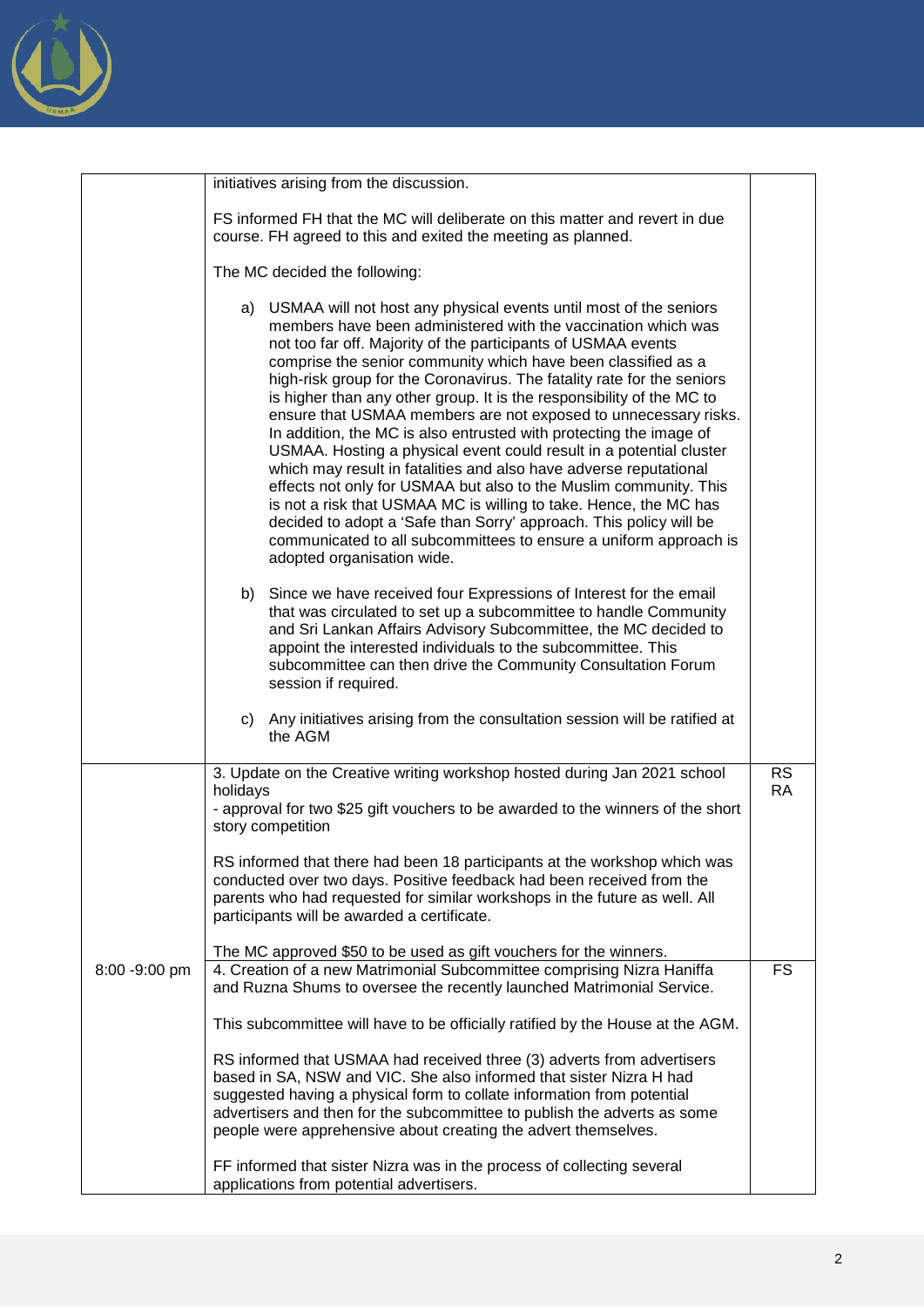

| Subcommittee                                               | 5. Creation of a new 'Community and Sri Lankan Affairs Advisory                                                                                                                                                                                                                                                                                                             | <b>FS</b>              |
|------------------------------------------------------------|-----------------------------------------------------------------------------------------------------------------------------------------------------------------------------------------------------------------------------------------------------------------------------------------------------------------------------------------------------------------------------|------------------------|
| membership                                                 | -Update on the Expression of Interest (EOI) email circulated to the                                                                                                                                                                                                                                                                                                         |                        |
| AGM                                                        | - This subcommittee will have to be officially ratified by the House at the                                                                                                                                                                                                                                                                                                 |                        |
|                                                            | FS informed that we had received four EOI for the above subcommittee<br>which was sufficient to launch the initiative. These interested parties will be<br>appointed to the SC and will be ratified at the AGM.                                                                                                                                                             |                        |
| with the following details:                                | 6. To open a transactional bank account at Commonwealth Bank of Australia                                                                                                                                                                                                                                                                                                   | <b>RS</b>              |
| Name:                                                      | USMAA Positive Ageing SC Account or any<br>abbreviation of the above permitted by character<br>limitation in the bank's system.                                                                                                                                                                                                                                             |                        |
| Account type:<br>Authorising instruction:                  | Every day transactional account                                                                                                                                                                                                                                                                                                                                             |                        |
| Mode of operation:                                         | Any two to sign/authorise<br>Internet banking and cheque/deposit book                                                                                                                                                                                                                                                                                                       |                        |
| Signatories                                                | President of USMAA (Falih Shums) and any two or<br>three members of the Positive Ageing                                                                                                                                                                                                                                                                                     |                        |
|                                                            | Subcommittee (e.g. Sithy F Marikar, Farah Dole                                                                                                                                                                                                                                                                                                                              |                        |
|                                                            | and / or Nizra Haniffa)                                                                                                                                                                                                                                                                                                                                                     |                        |
| 7. Proposed next events:                                   |                                                                                                                                                                                                                                                                                                                                                                             |                        |
|                                                            | - guest speaker to be organised by br. Imtiaz Mohamed – brainstorm topics                                                                                                                                                                                                                                                                                                   | <b>RS</b><br><b>SA</b> |
|                                                            | RS informed that Bro Imtiaz was trying to get Richmond Footballer, Bachar<br>Houli or Sheikh Muiz Bukhary for the zoom session. He will confirm the date<br>and time as soon as he is able to lock one of them in, in sha Allah.                                                                                                                                            |                        |
| - Identity crisis                                          |                                                                                                                                                                                                                                                                                                                                                                             |                        |
| have to be postponed.                                      | SA informed that this session cannot be conducted via zoom and hence will                                                                                                                                                                                                                                                                                                   |                        |
|                                                            | 8. Update on the 'Assistance to the New Migrants' initiative                                                                                                                                                                                                                                                                                                                | FF<br>ΖI               |
|                                                            | It was decided that an introductory email will be circulated to the<br>membership requesting for members to volunteer to assist the new migrants<br>with airport pick-up etc and function as a buddy during their first few months<br>here. The email will also flag that members could register with USMAA the<br>availability of rooms to rent for student accommodation. |                        |
| at the next meeting.                                       | The need to make this initiative known to the migrants before they reach<br>Australia was discussed. Avenues to promote this will be explored in length                                                                                                                                                                                                                     |                        |
| 9. Update on the 30 <sup>th</sup> Anniversary celebrations |                                                                                                                                                                                                                                                                                                                                                                             | FS                     |
| This matter was put on hold for the moment.                |                                                                                                                                                                                                                                                                                                                                                                             |                        |
|                                                            | 10. Discounted Membership subs for FY 2020/21                                                                                                                                                                                                                                                                                                                               | <b>FS</b>              |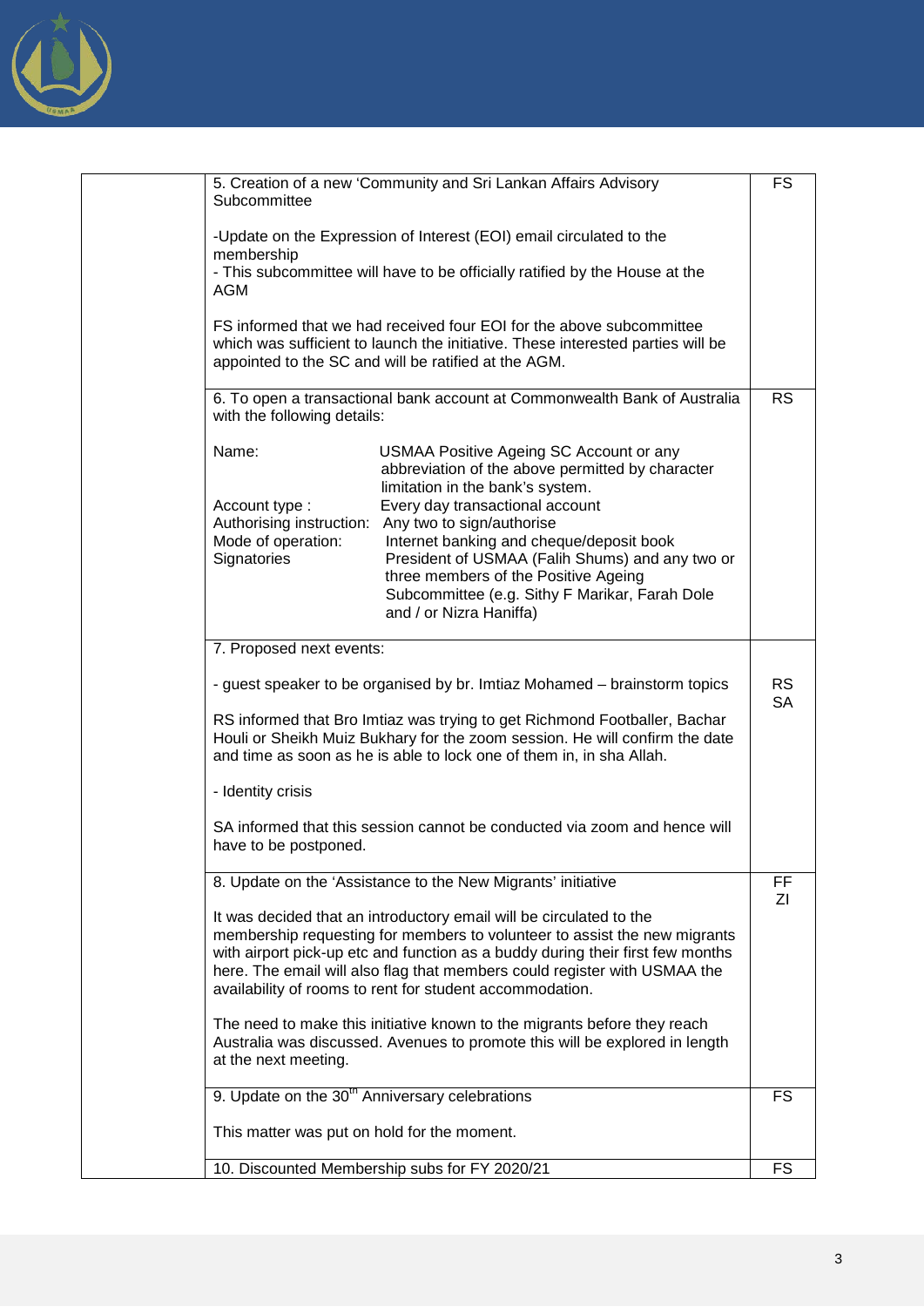

| FS informed that the subscription collection this year was only \$2k compared<br>to the \$7k collected the previous year. This was mainly due to the financial<br>implications to the membership caused by the COVID lockdown and the<br>cancellation of physical events.<br>FS suggested that the family membership fee be discounted only for this<br>financial year from \$75 to \$50 due to the unprecedented situation.                                                                                                                                   |     |
|----------------------------------------------------------------------------------------------------------------------------------------------------------------------------------------------------------------------------------------------------------------------------------------------------------------------------------------------------------------------------------------------------------------------------------------------------------------------------------------------------------------------------------------------------------------|-----|
| SA highlighted that this may be viewed adversely by members who paid the<br>full subscription. However, no discount can be given to them from next year's<br>subscription as the current MC's authority does not cover this.                                                                                                                                                                                                                                                                                                                                   |     |
| It was agreed that FS would send out a communication to the Membership<br>highlighting the dismal subscription fee collection, the fixed operating costs<br>incurred by the organisation and the need for funding for the continued<br>survival of USMAA. The discounted family membership at \$50 may entice<br>some members to pay as it may be considered more affordable. Collecting a<br>discounted amount from each family is a better alternative than the status<br>quo where most USMAA members are showing up as non-financially current<br>members. |     |
| 11. Any Other Business                                                                                                                                                                                                                                                                                                                                                                                                                                                                                                                                         | All |
| 11.1 ZI presented his proposal on the use of Salesforce to officially create a<br>database of the USMAA Members. Currently, USMAA has an outdated excel<br>spreadsheet with very minimal data. ZI pointed that the members were<br>USMAA's most valuable asset and we had no clear line of sight of this. While<br>the current excel sheet captured basic data, USMAA did not have any<br>knowledge of the composition of the membership outside of the head of the<br>household e.g. no visibility to the youth composition of the household etc              |     |
| Since most of the information is outdated, updated details will have to be<br>obtained from the membership. The Relationship model re-introduced by FS<br>at the last MC, will be adopted to allocate members to the current MC to<br>manage. The MC member will then be responsible for the collection of the<br>data from these members and will also continue to function as their<br>Relationship Managers.                                                                                                                                                |     |
| As a first step, an email will be circulated introducing the members to this<br>concept and explaining the reasons behind the collection of this data. The<br>email will detail the purposes for which the data will be used and ensure<br>privacy is maintained.                                                                                                                                                                                                                                                                                              |     |
| NU suggested the use of google forms for this purpose which will ensure the<br>database is a live document.                                                                                                                                                                                                                                                                                                                                                                                                                                                    |     |
| USMAA's fixed asset inventory will also be recorded using Salesforce.                                                                                                                                                                                                                                                                                                                                                                                                                                                                                          |     |
| 11.2 RA detailed a proposal by the Youth Subcommittee to host a physical<br>family day out/bake sale event in February. While the MC agreed with the<br>concept of the event, it was decided that per MC decision (detailed above),<br>no physical event will be held by the MC or any SC until most of the USMAA<br>seniors are vaccinated.                                                                                                                                                                                                                   |     |
| 12. Meeting close                                                                                                                                                                                                                                                                                                                                                                                                                                                                                                                                              |     |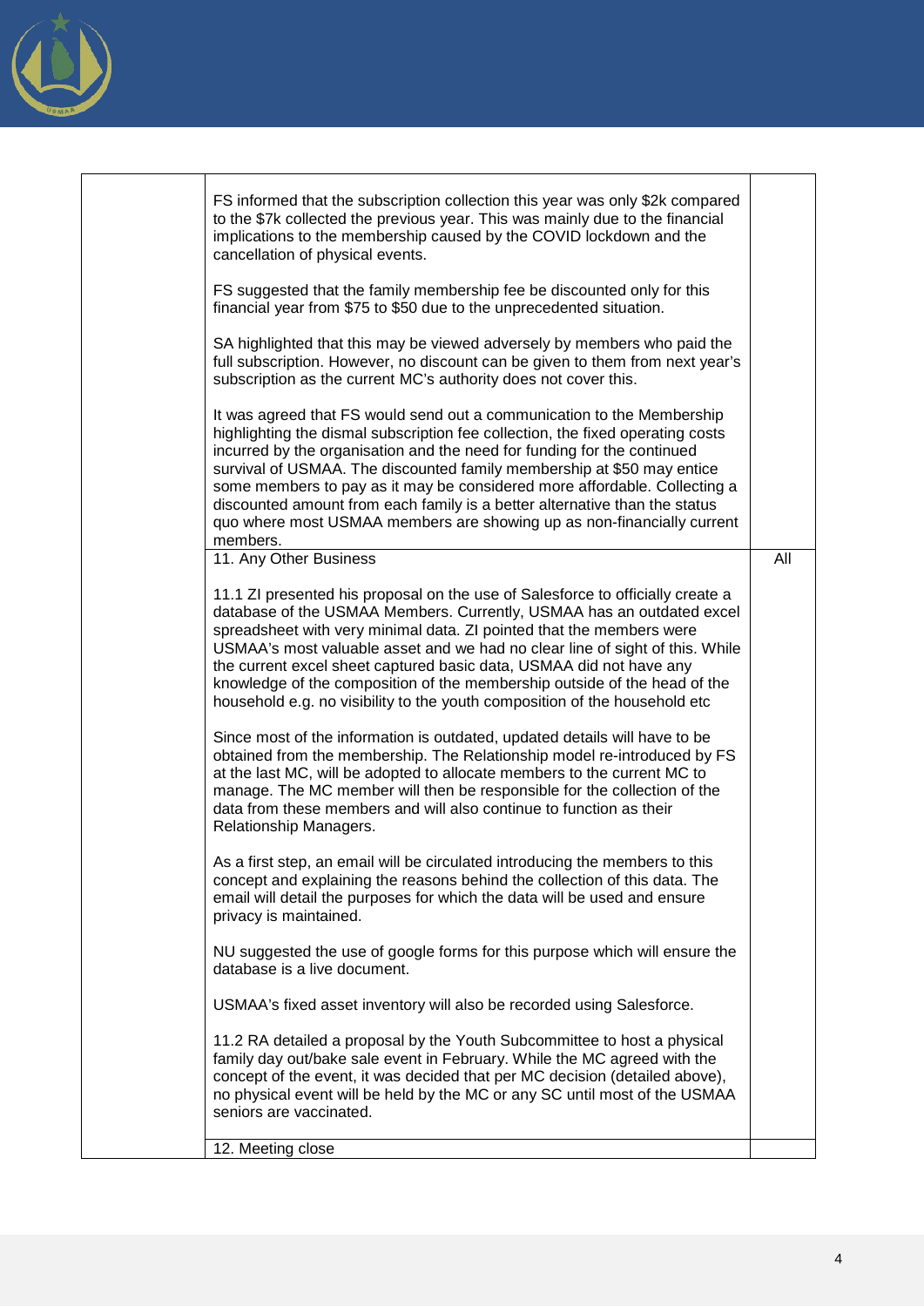

| <b>No</b>    | Actions (carried forward from FY 2019/20)                                                                    | Progress/<br>Due Date | Who |
|--------------|--------------------------------------------------------------------------------------------------------------|-----------------------|-----|
|              | To create a user manual to assist subsequent Committees to maintain<br>and operate the website               | Close                 | ΖI  |
| 2            | Establish and maintain an inventory book for USMAA assets. This is<br>now to be done in Sales Force software | Close                 | ΖI  |
| $\mathbf{3}$ | Update the MC on the migration to Salesforce                                                                 | Close                 |     |

| <b>NEXT MEETING</b> |                                   |  |
|---------------------|-----------------------------------|--|
| Date:               | <b>TBD</b>                        |  |
| Time:               | TBD                               |  |
|                     | <b>Location:</b> Video Conference |  |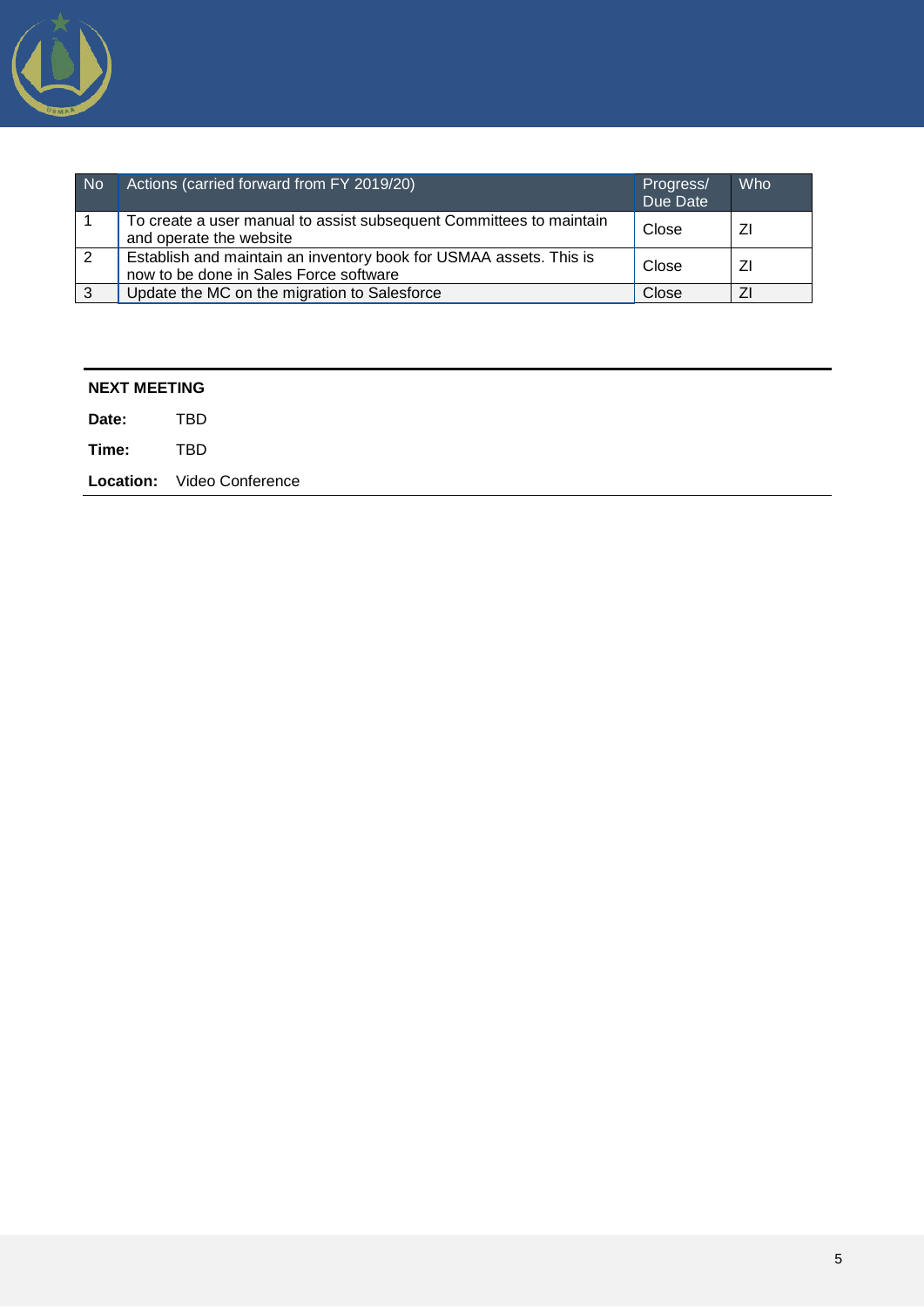

# **USMAA 2020-21 MANAGEMENT COMMITTEE MEETING – AGENDA**

**Monday, 5 April 2021 07:00pm – 8:10 pm** Via Zoom

### **ATTENDEES**

| Falih Shums (FS)    | President (Chair)          |
|---------------------|----------------------------|
| Rizan Abdeen (RA)   | <b>Vice President</b>      |
| Ruzna Shums (RS)    | Secretary                  |
| Seyad Azmaan (SA)   | Treasurer                  |
| Faarig Furgan (FF)  | <b>Assistant Treasurer</b> |
| Zafar Issadeen (ZI) | Editor                     |
| Uzman Nazeem (UN)   | Committee Member           |
| Naushad Usoof (NU)  | <b>Committee Member</b>    |

| <b>Time</b>    | <b>Details</b>                                                                                                                                                                                                                                                                                                                                                                                                                                                                                                                                                                                                                                                                                                                                                                                                                                                                                                                                                                                                                                                                                                                                                                                                                                                                                                                                                                                                                                                                                                                | <b>Who</b> |
|----------------|-------------------------------------------------------------------------------------------------------------------------------------------------------------------------------------------------------------------------------------------------------------------------------------------------------------------------------------------------------------------------------------------------------------------------------------------------------------------------------------------------------------------------------------------------------------------------------------------------------------------------------------------------------------------------------------------------------------------------------------------------------------------------------------------------------------------------------------------------------------------------------------------------------------------------------------------------------------------------------------------------------------------------------------------------------------------------------------------------------------------------------------------------------------------------------------------------------------------------------------------------------------------------------------------------------------------------------------------------------------------------------------------------------------------------------------------------------------------------------------------------------------------------------|------------|
| 07:00-07:05    | 1. Recitation of Surah                                                                                                                                                                                                                                                                                                                                                                                                                                                                                                                                                                                                                                                                                                                                                                                                                                                                                                                                                                                                                                                                                                                                                                                                                                                                                                                                                                                                                                                                                                        | <b>FF</b>  |
| pm             |                                                                                                                                                                                                                                                                                                                                                                                                                                                                                                                                                                                                                                                                                                                                                                                                                                                                                                                                                                                                                                                                                                                                                                                                                                                                                                                                                                                                                                                                                                                               |            |
| 07:05 -7:45 pm | 2. Decide if the lfthars will be hosted this Ramadan<br>- consider the percentage of the USMAA seniors (over 55 years) who<br>have been administered the first dose of the vaccination<br>- number of attendees allowed by the Council at the Mulgrave<br><b>Community Centre</b><br>- Plan B if no ifthars are to be hosted<br>FS flagged that due to the delay in the vaccination rollout only a<br>negligible percentage of USMAA seniors have received the first dose<br>as at date. In addition, the Council has informed that despite the<br>easing of restrictions, the maximum number of attendees permitted at<br>the Mulgrave Community Centre has not changed and will remain at<br>100 to ensure the 2sqm rule is adhered to.<br>FS noted that the MC needed to undertake some activity during<br>Ramadan and hence suggested that students and the general<br>membership be invited to register with USMAA to receive food packs<br>for ifthar on one of the days the Mulgrave Hall is booked by USMAA.<br>FF suggested that since the Mulgrave hall is booked for two days, the<br>MC can consider hosting the ifthar on both days. Members and<br>students can register their interest and the MC can cap the<br>registrations for each day at 70 (leaving 30 places for the volunteers<br>and their families). Each family should be allowed to attend only on<br>one of the days to ensure a fair coverage of the membership. FF<br>noted that his father-in-law has agreed to assist in the kitchen for the | All        |
|                | second ifthar scheduled for 1 May. FF also agreed to check with bro                                                                                                                                                                                                                                                                                                                                                                                                                                                                                                                                                                                                                                                                                                                                                                                                                                                                                                                                                                                                                                                                                                                                                                                                                                                                                                                                                                                                                                                           |            |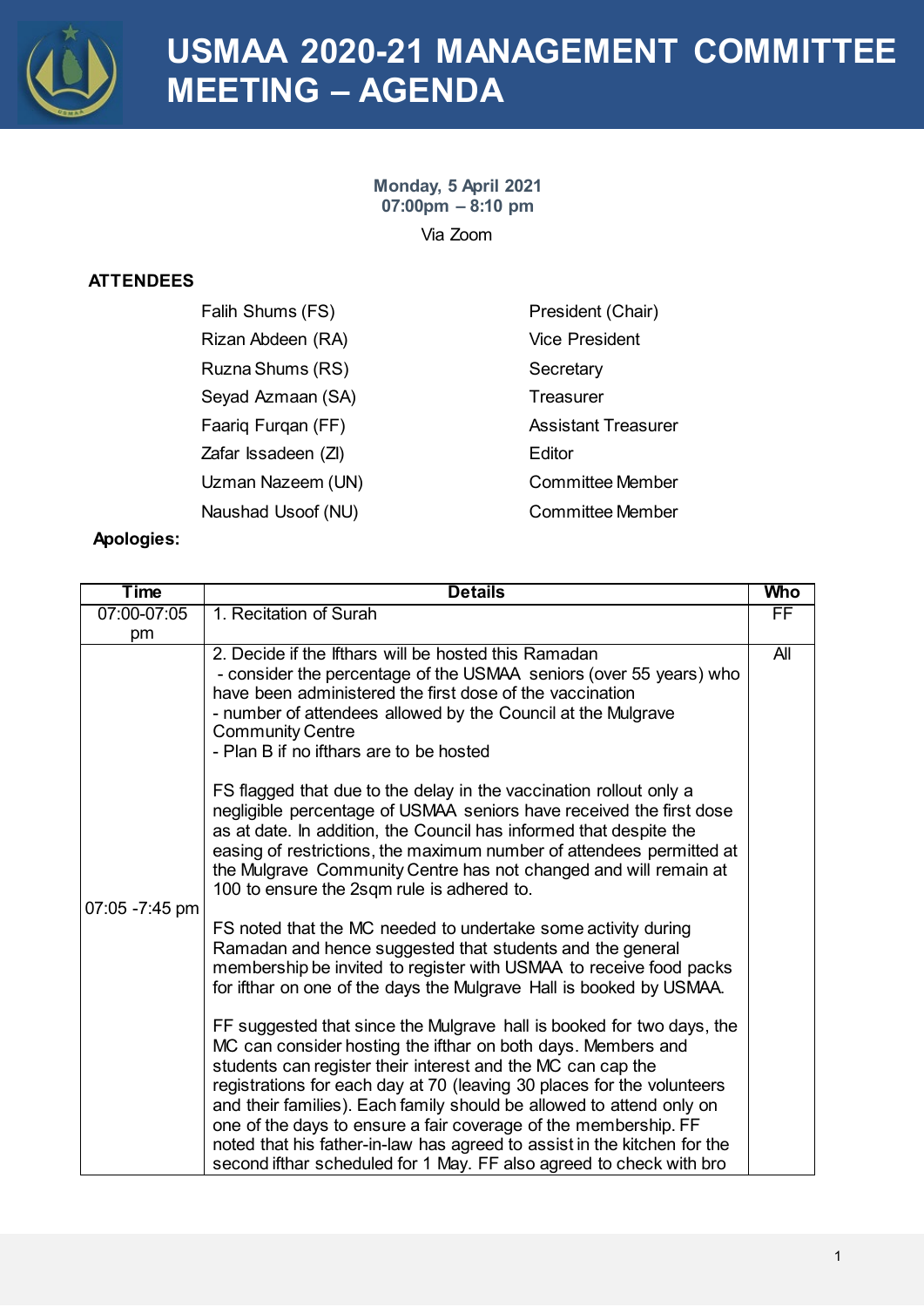

|              | Nazeem Yakoob if he is able to be the head chef for same.                                                                                                                                                                                                                                                                                                                                                                                                                                                                                                                                     |           |
|--------------|-----------------------------------------------------------------------------------------------------------------------------------------------------------------------------------------------------------------------------------------------------------------------------------------------------------------------------------------------------------------------------------------------------------------------------------------------------------------------------------------------------------------------------------------------------------------------------------------------|-----------|
|              | It was decided that if a head chef was confirmed by FF for the second<br>ifthar, an email will be circulated by RA to the membership requesting<br>for volunteers and donations to fund the second if thar.                                                                                                                                                                                                                                                                                                                                                                                   |           |
|              | The first if thar, to be hosted on Saturday 17 April, will be catered for<br>by Sister Nizra H and her team of volunteers. They have agreed to<br>raise funds for the entire ifthar in addition to cooking for it as well.                                                                                                                                                                                                                                                                                                                                                                    |           |
|              | Z will liaise with FS to structure the technical side for the ifthars e.g.<br>setting-up QR codes, capping of registrations to notify members when<br>the quota has been filled, creating waiting lists in the event the<br>Council relaxes the number of attendees permitted etc.                                                                                                                                                                                                                                                                                                            |           |
|              | Once the technicalities have been sorted, RA is to circulate an email<br>inviting the students and the membership to register their participation<br>at one of the two available dates. The email should mention the<br>following:                                                                                                                                                                                                                                                                                                                                                            |           |
|              | 1) With the easing of restrictions by the government and the<br>widespread hosting of mass events by many communities, the<br>MC has decided to relax the original stance of not hosting any<br>events till the majority of the seniors had been vaccinated.<br>The fact that many organisations are also planning on hosting<br>ifthars this Ramadan has convinced the MC that this is the<br>right decision. However, if there is any change to the status<br>quo with any new community transmission/active cases or                                                                       |           |
|              | outbreaks in the days leading to the ifthars, the MC will re-visit<br>this current stance and may cancel the event altogether.<br>2) Each family can only register/obtain tickets for their immediate<br>family for only one ifthar.<br>3) Number of tickets per family will be capped at six.<br>4) Preference will be given to students and financially current<br>members. If there are spots vacant, then non-financially<br>current members will be invited to register.                                                                                                                 |           |
|              | 3 Evaluate and decide on the potential Zakathul-Fitr Projects to<br>support this Ramadan                                                                                                                                                                                                                                                                                                                                                                                                                                                                                                      | <b>RS</b> |
|              | RS proposed the following two projects:                                                                                                                                                                                                                                                                                                                                                                                                                                                                                                                                                       |           |
| 7:45-8:10 pm | 1) Provide a hamper of provisions sufficient for a family of six for<br>two meals (breakfast and lunch on Eid) for the 52 families<br>whose children attend Dharul Thameem Islamic College in<br>Muttur. Most of the afore-mentioned families are daily wage<br>earners whose livelihood was impacted for extended periods<br>during this pandemic. These struggling families represent the<br>lowest economic strata of society. Donating the zakathul fitra<br>of the USMAA members will ensure that they have two meals<br>on the day of Eid at least. Each provision pack is estimated to |           |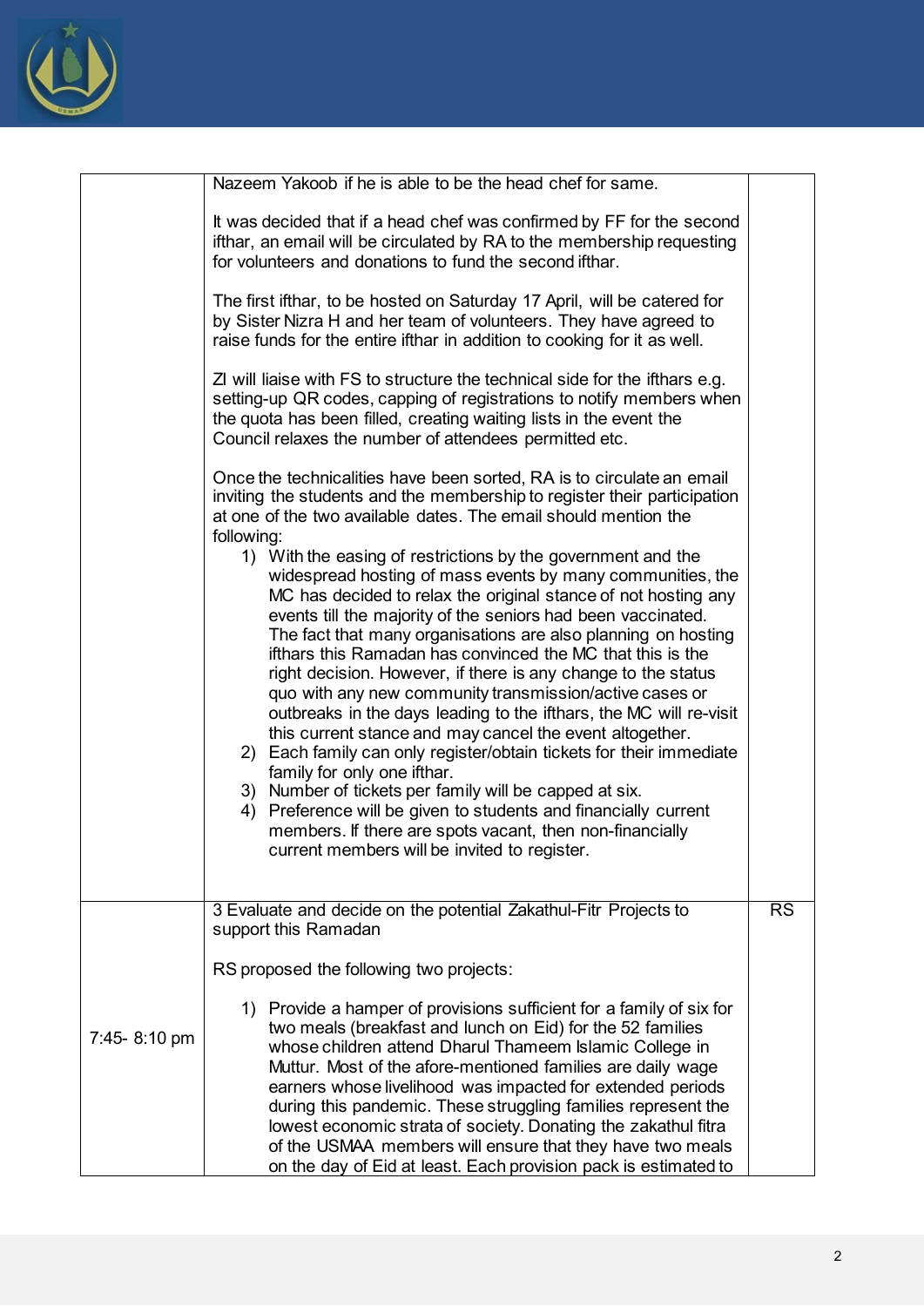

| cost approx. \$17 (Rs 2,500).                                                                                                                                                                                                                                                                                                                                                                                                 |           |
|-------------------------------------------------------------------------------------------------------------------------------------------------------------------------------------------------------------------------------------------------------------------------------------------------------------------------------------------------------------------------------------------------------------------------------|-----------|
| 2) Provide lunch and dinner for 90 orphans at the Hamdhaniya<br>Arabic College in Anuradhapura at a cost of approx. \$170<br>$(Rs25,000)$ .                                                                                                                                                                                                                                                                                   |           |
| There were no other projects suggested by the MC. The above was<br>unanimously approved. Details of the projects will be circulated to the<br>membership closer to Ramadan as Zakath-ul-Fitr can be collected<br>only from the first of Ramadan. The cut-off date for the collection will<br>be $10th$ of Ramadan to allow time for the provisions to be bought,<br>packed and distributed to the recipients in time for Eid. |           |
| 4. Proposed event: Eid-ul-Fitr Dinner 2021                                                                                                                                                                                                                                                                                                                                                                                    | <b>FS</b> |
| The MC will discuss the details of same via WhatsApp closer to the<br>end of Ramadan when the situation with regard to the number of<br>attendees permitted at the Mulgrave Community Centre and the<br>vaccination program is known. The hall has been booked for 22 May<br>2021.                                                                                                                                            |           |
| 5. Any Other Business                                                                                                                                                                                                                                                                                                                                                                                                         | All       |
| Sister Sithy has requested the MC to draft a flyer to inform the<br>membership of an event to be hosted by the Positive Ageing SC on<br>Sunday, 10 March at 6.45 pm by Dr Mackie Abu-Bakr on the<br>vaccination roll-out. RA to attend to same and circulate to the<br>membership via email and WhatsApp.                                                                                                                     |           |
| 6. Meeting close                                                                                                                                                                                                                                                                                                                                                                                                              | FF        |
| The meeting concluded with the recitation of Surah Fathiha                                                                                                                                                                                                                                                                                                                                                                    |           |

| <b>No</b>        | Actions (carried forward from FY 2019/20)                                                              | Progress/<br>Due Date | Who       |
|------------------|--------------------------------------------------------------------------------------------------------|-----------------------|-----------|
| -1               | To confirm the Head Chef for the second lithar on 1 May                                                | 6 April               | FF        |
| $\overline{2}$ . | To circulate an email requesting for volunteers and donations for<br>the second ifthar                 | 20 April              | <b>RA</b> |
| 3.               | To finalise the technical aspects of the ifthar invite                                                 | 8 April               | 71        |
| $\overline{4}$   | To circulate an email to the membership inviting registrations for<br>the ifthars                      | 11 April              | <b>RA</b> |
| $\overline{5}$   | To circulate an email inviting members to contribute the Zakathul<br>fitra for the chosen two projects | 11 April              | <b>RS</b> |

### **NEXT MEETING**

**Date:** TBD

**Time:** TBD

**Location:** Video Conference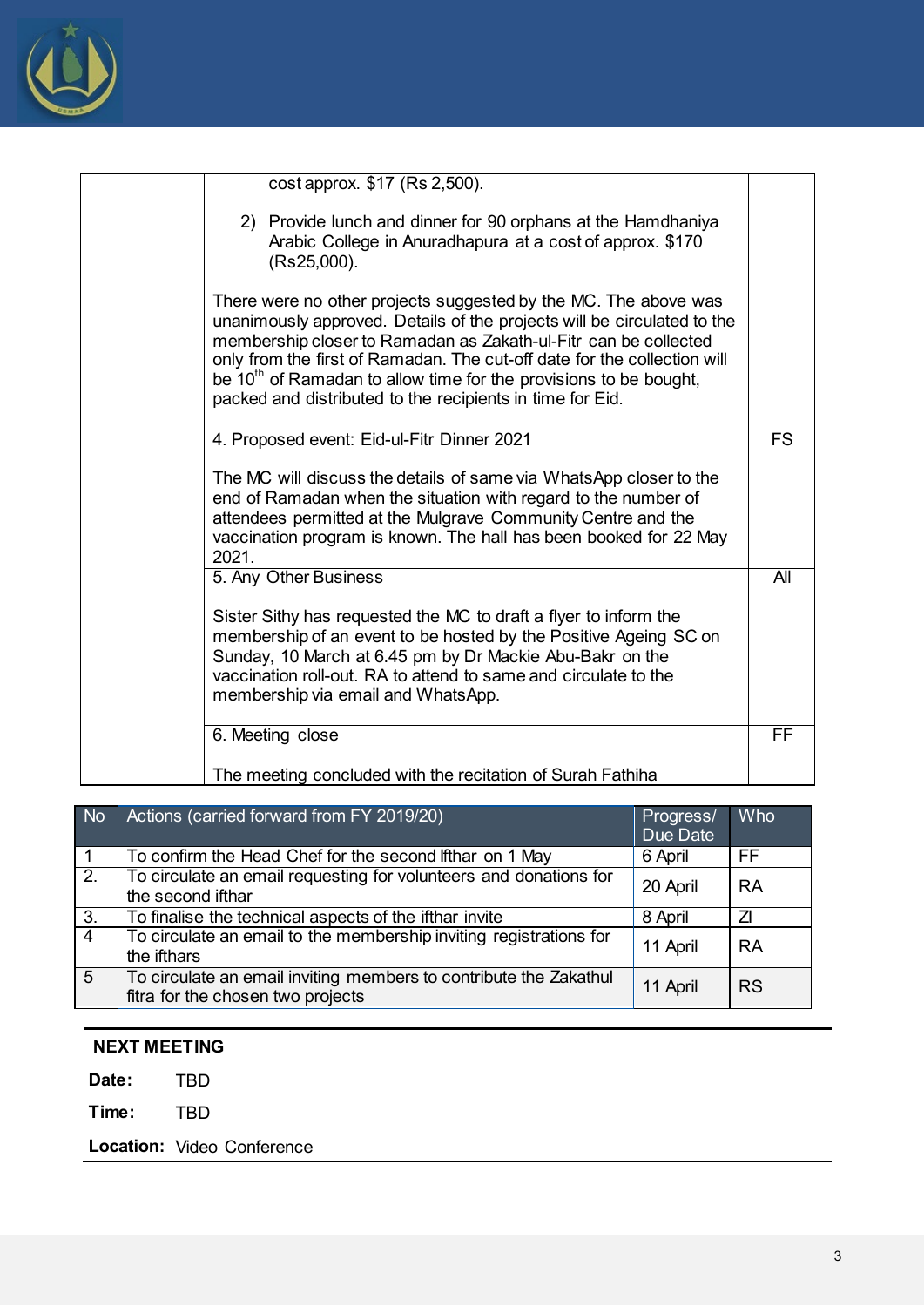

## **USMAA 2020-21 MANAGEMENT COMMITTEE MEETING – AGENDA**

### **Tuesday, 9 March 2021 07:00pm – 8:30 pm**

Via Zoom

### **ATTENDEES**

| Falih Shums (FS)   | President (Chair)          |
|--------------------|----------------------------|
| Rizan Abdeen (RA)  | <b>Vice President</b>      |
| Ruzna Shums (RS)   | Secretary                  |
| Seyad Azmaan (SA)  | Treasurer                  |
| Faarig Furgan (FF) | <b>Assistant Treasurer</b> |
| Naushad Usoof (NU) | <b>Committee Member</b>    |
| Uzman Nazeem (UN)  | <b>Committee Member</b>    |
|                    |                            |

Apologies: Zafar Issadeen (ZI) **Editor** Editor

| <b>Time</b>        | <b>Details</b>                                                                                                                                                                                                                                                                                                                                                                   | Who       |
|--------------------|----------------------------------------------------------------------------------------------------------------------------------------------------------------------------------------------------------------------------------------------------------------------------------------------------------------------------------------------------------------------------------|-----------|
| 07:00-07:05 pm     | 1. Recitation of Surah                                                                                                                                                                                                                                                                                                                                                           | <b>UN</b> |
|                    | 2. Brainstorm topics for the next event by Sheikh Alaa on Sunday, 28 March<br>at 7pm in shaa Allah -                                                                                                                                                                                                                                                                             | All       |
|                    | It was decided to suggest the following topics to Sheikh Alaa :<br>How to increase your Rizg                                                                                                                                                                                                                                                                                     |           |
|                    | Role of Women / role of mothers, daughters, sisters and wives in<br>Islam (to commemorate International Women's Day)                                                                                                                                                                                                                                                             |           |
|                    | Alternatively, Sheikh Alaa will be encouraged to suggest relevant topics for<br>the MC to consider.                                                                                                                                                                                                                                                                              |           |
|                    | 3. Discuss and finalise the policy for circulating Janaza notifications to the<br>General Membership -                                                                                                                                                                                                                                                                           | <b>RA</b> |
| $07:05 - 08:30$ pm | It was decided that an email will be circulated to the membership that going<br>forward members will be informed of any Janaza notices via the WhatsApp<br>Family Group and email thus not via SMS as the cost involved in using the<br>latter method was too cost prohibitive (\$33 minimum per Janaza). A link to<br>join the WhatsApp Group will be included in the email.    |           |
|                    | 4. Update on the initiatives undertaken on the forced cremation issue in SL<br>- Meeting with MP Julian Hill, Shadow Minister Andrew Giles and Senator<br>Janet Rice attended by USMAA at the invitation of AAGSL -                                                                                                                                                              | <b>FS</b> |
|                    | President, FS, met with MP Julian Hill who was receptive to the discussion<br>on this topic. However, he informed that he would not be able to speak about<br>same in Parliament as it may trigger riots among communities similar to riots<br>that had been instigated between the Sikhs and Muslims following a different<br>matter taken up in parliament in the recent past. |           |
|                    | Bro. Eddie Dole met with Shadow Minister Andrew Giles And Bro Fahmi<br>Hanifa met up with Senator Janet Rice. The latter has already raised this                                                                                                                                                                                                                                 |           |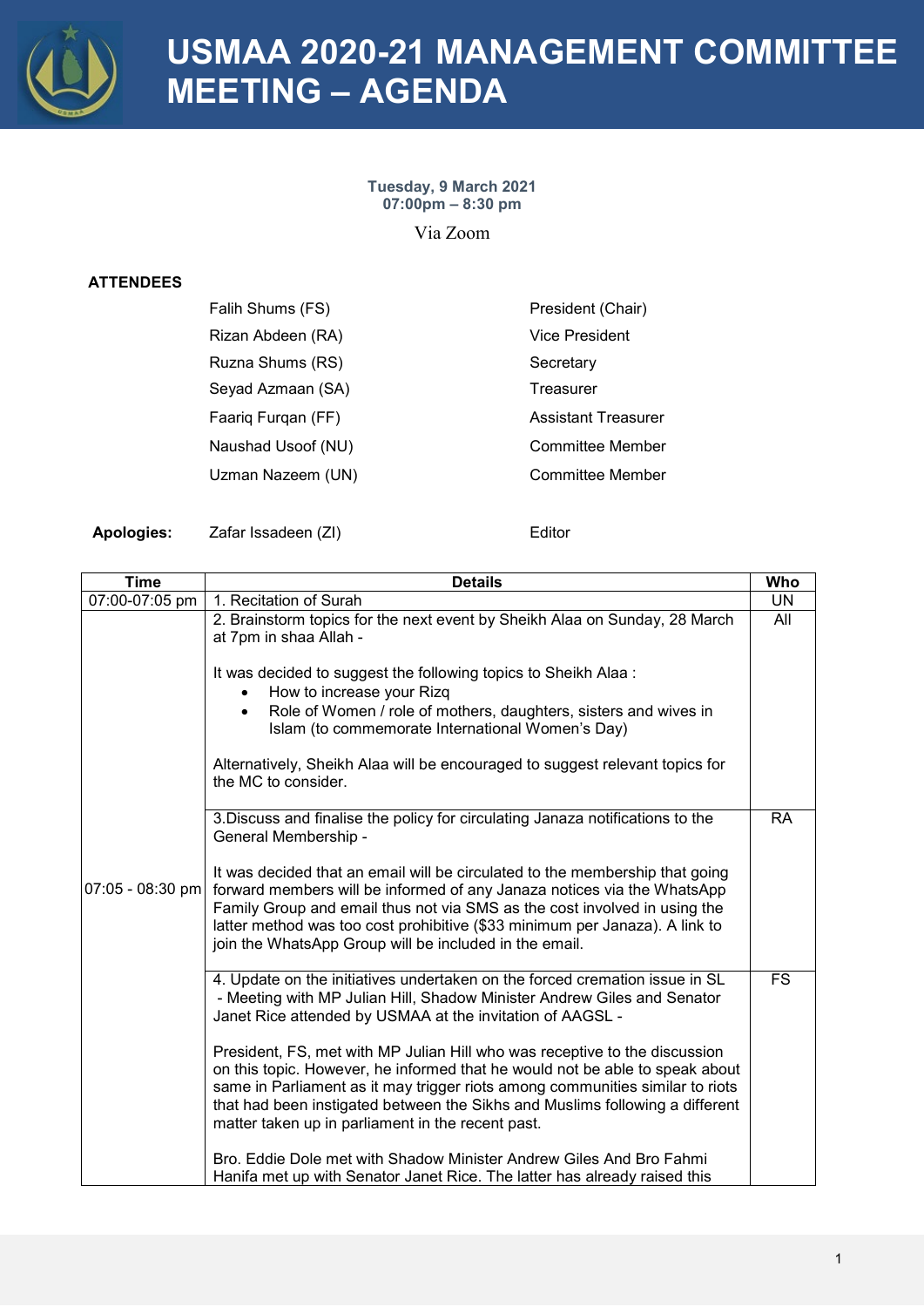

| matter in Parliament and a recording of same was shared with the<br>membership via the USMAA WhatsApp.                                                                                                                                                                                                                                                                                                                                                                    |           |
|---------------------------------------------------------------------------------------------------------------------------------------------------------------------------------------------------------------------------------------------------------------------------------------------------------------------------------------------------------------------------------------------------------------------------------------------------------------------------|-----------|
| 5. Update on the Harmony Day organised by Monash Interfaith Group (MIG)<br>and the request for USMAA assistance in hall set-up -                                                                                                                                                                                                                                                                                                                                          | <b>FS</b> |
| MIG has requested USMAA for assistance with the set-up of the Hall for the<br>program. FS, FF and UN have graciously agreed to do the needful on<br>Saturday morning.                                                                                                                                                                                                                                                                                                     |           |
| 6. Positive Ageing SC has requested the MC to transfer \$1000 from their<br>allocated funds for FY 2020 and 2021 to the new Positive Ageing SC bank<br>account. \$100 already dispensed for Uber vouchers                                                                                                                                                                                                                                                                 | <b>FS</b> |
| It was decided at the MC meeting in Dec that we need to get the amount to<br>be allocated to each SC from the MC funds ratified at the AGM. Further,<br>approval from the House is to be obtained if these funds can be requested<br>by the subcommittee retrospectively if unused in previous years.                                                                                                                                                                     |           |
| Decision is to be made if the \$500 for FY 2020 can be transferred to the<br>Positive Ageing account as requested by their Chair, Sithy Marikar. Should it<br>be pro rata as per the income received? -                                                                                                                                                                                                                                                                   |           |
| It was decided that the MC will grant \$250 retrospectively for last year and<br>\$250 for this year to the Positive Ageing Committee for the following<br>reasons:                                                                                                                                                                                                                                                                                                       |           |
| 1) It has not been documented anywhere that the Positive Ageing SC be<br>granted \$500 every year from the subs collected.<br>2) It has not been documented that the Positive Ageing SC can obtain the<br>funds retrospectively for previous years.                                                                                                                                                                                                                       |           |
| 3) No other MC has granted money retrospectively to any Subcommittee in<br>the past to the knowledge of this MC.<br>4) The Positive Ageing SC conducted only one physical event last year                                                                                                                                                                                                                                                                                 |           |
| (2019/20) which was funded by a grant and hence did not incur any out of<br>pocket expenses.<br>5) The Positive Ageing SC has not been able to conduct any physical events<br>this year (2020/21) and hence does not need the full allocation to subsidise                                                                                                                                                                                                                |           |
| ticket prices.<br>6) Due to the financial constraints faced by the members, the membership<br>subscription collection has declined from \$7k the previous year to \$3k this<br>year. The MC has fixed operating costs that need to be met with these<br>funds.                                                                                                                                                                                                            |           |
| Despite the above, the MC recognises the need to support the Positive<br>Ageing SC and hence will grant a total of \$500 for FY 2019/21 and 2020/21.                                                                                                                                                                                                                                                                                                                      |           |
| 7. Discuss the possible events to be hosted during Ramadan considering the<br>Vaccination roll-out schedule and the Council limitations on the maximum<br>attendees allowed at the Mulgrave Hall for an event -                                                                                                                                                                                                                                                           | <b>FS</b> |
| The Vaccination rollout for the general public is scheduled to commence at<br>the end of March 21. The government's plan is to target the seniors over 80<br>first and then 70-79 in the next phase followed by those below 70. Most of<br>the USMAA seniors are in the above 65 years age category. In addition,<br>according to Dr. Shahla Vilcassim once the first dose of the vaccine has<br>been administered, immunity builds over a period of approx. two to three |           |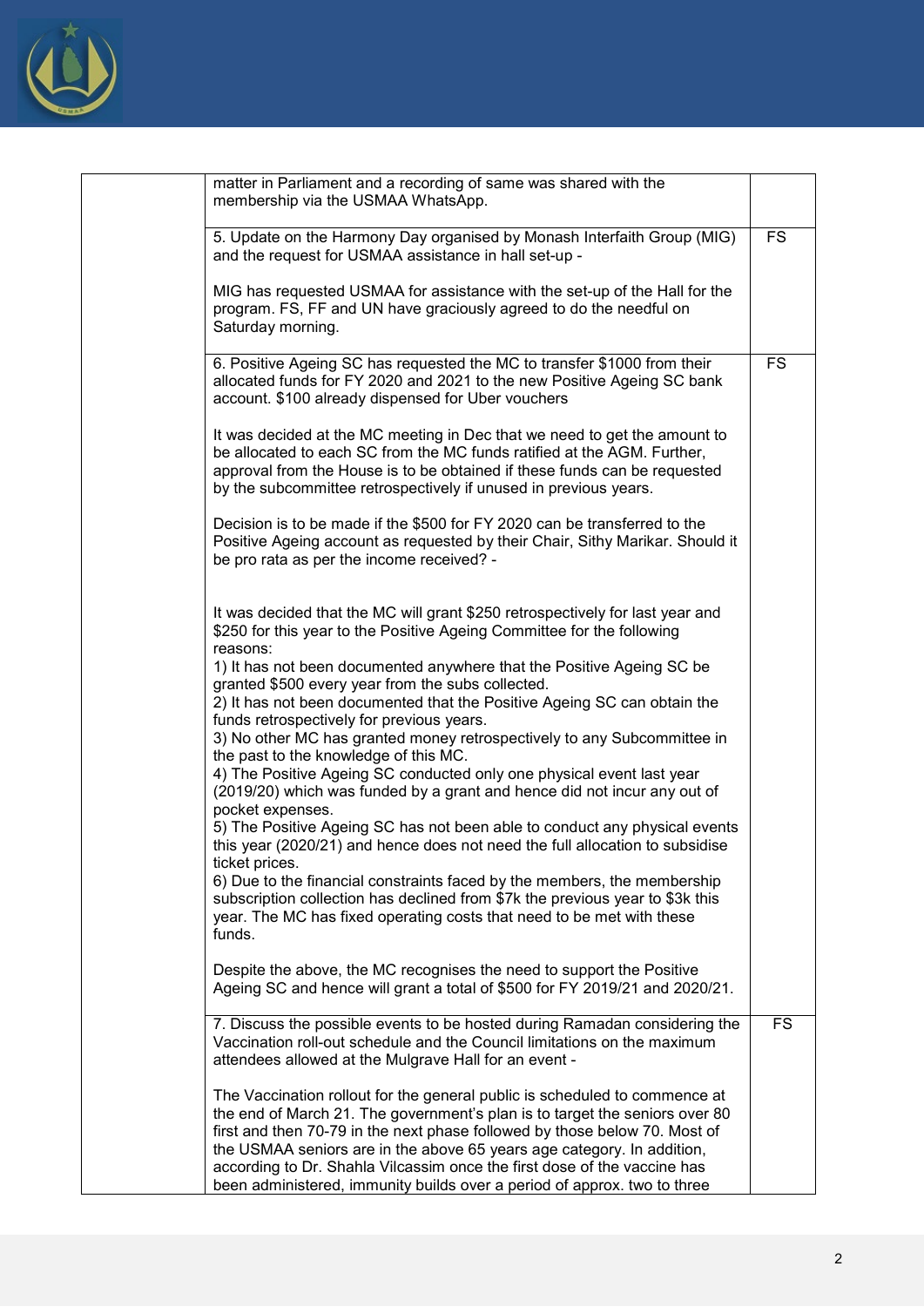

| weeks.                                                                                                                                                                                                                                                                                                                                                                                                                                                                                                                                                                                                                                                                                                                                                                                           |           |
|--------------------------------------------------------------------------------------------------------------------------------------------------------------------------------------------------------------------------------------------------------------------------------------------------------------------------------------------------------------------------------------------------------------------------------------------------------------------------------------------------------------------------------------------------------------------------------------------------------------------------------------------------------------------------------------------------------------------------------------------------------------------------------------------------|-----------|
| Furthermore, currently, the Monash Council allows only a maximum of 100<br>attendees for any function hosted at the Mulgrave Community Centre.                                                                                                                                                                                                                                                                                                                                                                                                                                                                                                                                                                                                                                                   |           |
| Taking all of the above into consideration, the MC decided that it was keen<br>to host at least one ifthar this Ramadan provided the following two conditions<br>have been satisfied:                                                                                                                                                                                                                                                                                                                                                                                                                                                                                                                                                                                                            |           |
| 1) A majority of the seniors have been vaccinated at least TWO weeks<br>prior to the date of the Ifthar and<br>No new locally transmitted cases are recorded for seven days<br>2)<br>leading up to the event.                                                                                                                                                                                                                                                                                                                                                                                                                                                                                                                                                                                    |           |
| In shaa Allah if the Ifthar is to proceed, the event would be limited to 100<br>participants per the Council's mandate for the Mulgrave Community Centre,<br>unless the restriction ease further. Since this is significantly lower number<br>than the usual attendance level at an USMAA ifthar, the MC will be<br>compelled to request for prior registration of participation. Also, to be fair to<br>the financially current USMAA members, who chose to support USMAA<br>even during these difficult times by paying their subscriptions, first<br>preference for attendance to the event will be extended to them. In the<br>event, there aren't enough registrations from the financially current member<br>pool, we will then accept registrations from the rest of the general members. |           |
| An email will be circulated to the membership to keep them informed about<br>the MC's plans for Ramadan.                                                                                                                                                                                                                                                                                                                                                                                                                                                                                                                                                                                                                                                                                         |           |
| The MC will meet during the first week of April to make a final call on this<br>matter.                                                                                                                                                                                                                                                                                                                                                                                                                                                                                                                                                                                                                                                                                                          |           |
| 8. Discuss and decide on a Fitra Project for Ramadan 2021                                                                                                                                                                                                                                                                                                                                                                                                                                                                                                                                                                                                                                                                                                                                        | <b>RS</b> |
| Last year the MC partnered with Bridging Lanka, an NGO, to provide<br>provisions to 31 Muslim villages in Sri Lanka. This year the MC will look for<br>for a similar project to pitch to our membership.                                                                                                                                                                                                                                                                                                                                                                                                                                                                                                                                                                                         |           |
| 9. Proposed event: Eid-ul-Fitr Dinner 2021                                                                                                                                                                                                                                                                                                                                                                                                                                                                                                                                                                                                                                                                                                                                                       | FS        |
| The MC will make a call if the Eid dinner and the 30 <sup>th</sup> Anniversary<br>Celebrations will be celebrated as one event or two events at the next MC<br>meeting.                                                                                                                                                                                                                                                                                                                                                                                                                                                                                                                                                                                                                          |           |
| 10. Proposed event: Identity crisis                                                                                                                                                                                                                                                                                                                                                                                                                                                                                                                                                                                                                                                                                                                                                              | <b>SA</b> |
| No progress to report                                                                                                                                                                                                                                                                                                                                                                                                                                                                                                                                                                                                                                                                                                                                                                            |           |
| 11. Brainstorm ideas for the 30 <sup>th</sup> Anniversary Celebrations<br>Available date 19 June 2021                                                                                                                                                                                                                                                                                                                                                                                                                                                                                                                                                                                                                                                                                            | All       |
| Same as point 9 above.                                                                                                                                                                                                                                                                                                                                                                                                                                                                                                                                                                                                                                                                                                                                                                           |           |
| 12. All project to be delivered before Ramadan if possible or taken out of the<br>project plan<br>Falih - Job roles, Constitution updates, ect                                                                                                                                                                                                                                                                                                                                                                                                                                                                                                                                                                                                                                                   | <b>FS</b> |
| Zafar - Website manual (a) and Salesforce database basic setup and<br>manual, MC email setup manaul                                                                                                                                                                                                                                                                                                                                                                                                                                                                                                                                                                                                                                                                                              |           |
| Rizan - Website manual (b) and Editor manual                                                                                                                                                                                                                                                                                                                                                                                                                                                                                                                                                                                                                                                                                                                                                     |           |